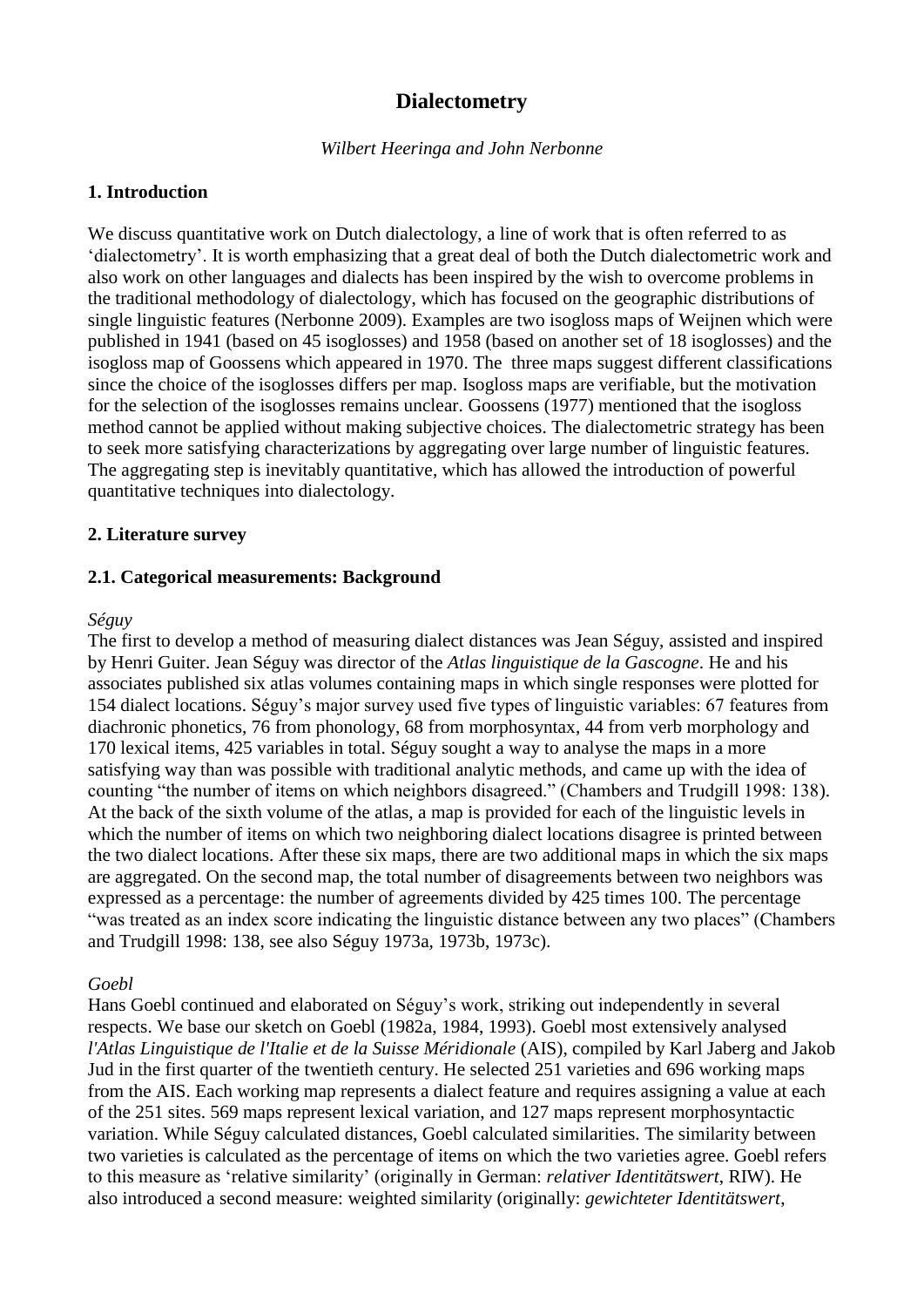GIW). The GIW method weights infrequent feature overlap among pairs of dialect varieties in a dialect area more heavily than frequent feature similarities, opposing the tendency in several areas of quantitative linguistics that very infrequent words should be treated as noise, unreliable evidence of linguistic structure (Nerbonne and Kleiweg 2007). Features which are common to few dialects, but which are found only infrequently overall, characterize the dialects' similarity more strongly than features which are also found in many dialects. For this reason similarity between dialects depends more on infrequently shared features than on frequently occurring features.

Goebl also introduced THIESSEN tiling to dialectology, a technique which draws tiles around points on a map so that maps are divided into regions around sampling sites as evenly as possible. This technique produces the basis of CHLOROPLETH maps, in which each of the tiles is assigned a linguistic value based on (similarity) calculations with respect to a reference point, e.g. a single village. Goebl's work examines a large range of descriptive statistics derived from the distribution of linguistic similarity, and he examines each of these, e.g. similarity with respect to the entire range of reference sites. It is quite characteristic of Goebl's work that he insists on examining variation from each of a large range of locations, e.g. Paris, Lyon, etc. when the AIS is analyzed. Goebl (1993) also uses INTERPOINT maps which depict distances between neighboring dialects as "walls" which grow in darkness as the linguistic dissimilarity increases. This visualization is also called the HONEYCOMB method (Inoue 1996). A complementary visualization technique is the BEAM MAP, also used by Séguy. Linguistically similar dialects are connected by dark beams, and more dissimilar ones by lighter beams (see Figure 1a). On the basis of distances among dialect varieties Goebl performs cluster analysis (Goebl 1982b, 1983), thus finding the main dialect groups which are geographically shown as differently colored dialect areas in a map.

#### **2.2. Application to Frisian and Dutch**

Séguy and Goebl's methodology has also been applied to Frisian and Dutch varieties at the lexical, phonological, morphological and syntactic level. The variables used in this methodology are usually nominal.<sup>1</sup> On the basis of these variables, the number (or percentage) of agreements (similarity) or disagreements (distance) are measured, and these measurements are numerical.<sup>2</sup> In the studies we mention below in this section, the measurements are numerical.

#### *Lexicon*

1

Kruijssen (1990,1992) presented a study aimed at determining whether the dialect of Lommel, regarded as a Brabant dialect, actually belonged to the Limburg group. He measured the lexical similarities between Lommel and a set of 12 Limburg varieties à la Séguy and Goebl using data from the *Woordenboek of Limburgse Dialecten* ('Dictionary of Limburg Dialects', Weijnen and Goossens (1983-2008)). Kruijsen found that the distance between Lommel and the closest Limburg dialect was nearly as large as the largest distance within the Limburg group. It is therefore not likely that Lommel is a Limburg variety.

Heeringa and Nerbonne (2006) measured lexical distances among 360 varieties in the Dutch dialect area. This area comprises the Netherlands, the northern part of Belgium and French Flanders. The measurements are based on 125 items taken from the *Reeks Nederlandse Dialectatlassen* (RND, Blancquaert and Pée (1925-1982)). Lexical distances were measured using Goebl's GIW. They found that the varieties are lexically divided into Frisian varieties (including Frisian mixed varieties), Low Saxon varieties, Holland varieties (including Zeeland, Utrecht and the Veluwe), and southern Dutch varieties (Flemish, Brabant, Limburg). The latter group is a geographically large area, but in the same paper the authors show that this area is divided into even smaller groups at the level of the sound components.

Giesbers (2008) measured lexical distances between 10 locations in the Kleverlands area,

 $<sup>1</sup>$  That is, the values which a nominal variable may have are like names. When comparing values of a nominal variable,</sup> they are either equal or different, and we cannot measure the degree to which values differ.

 $2$  Or: ratio measurements, i.e. measurements are numbers on a scale which has an absolute zero.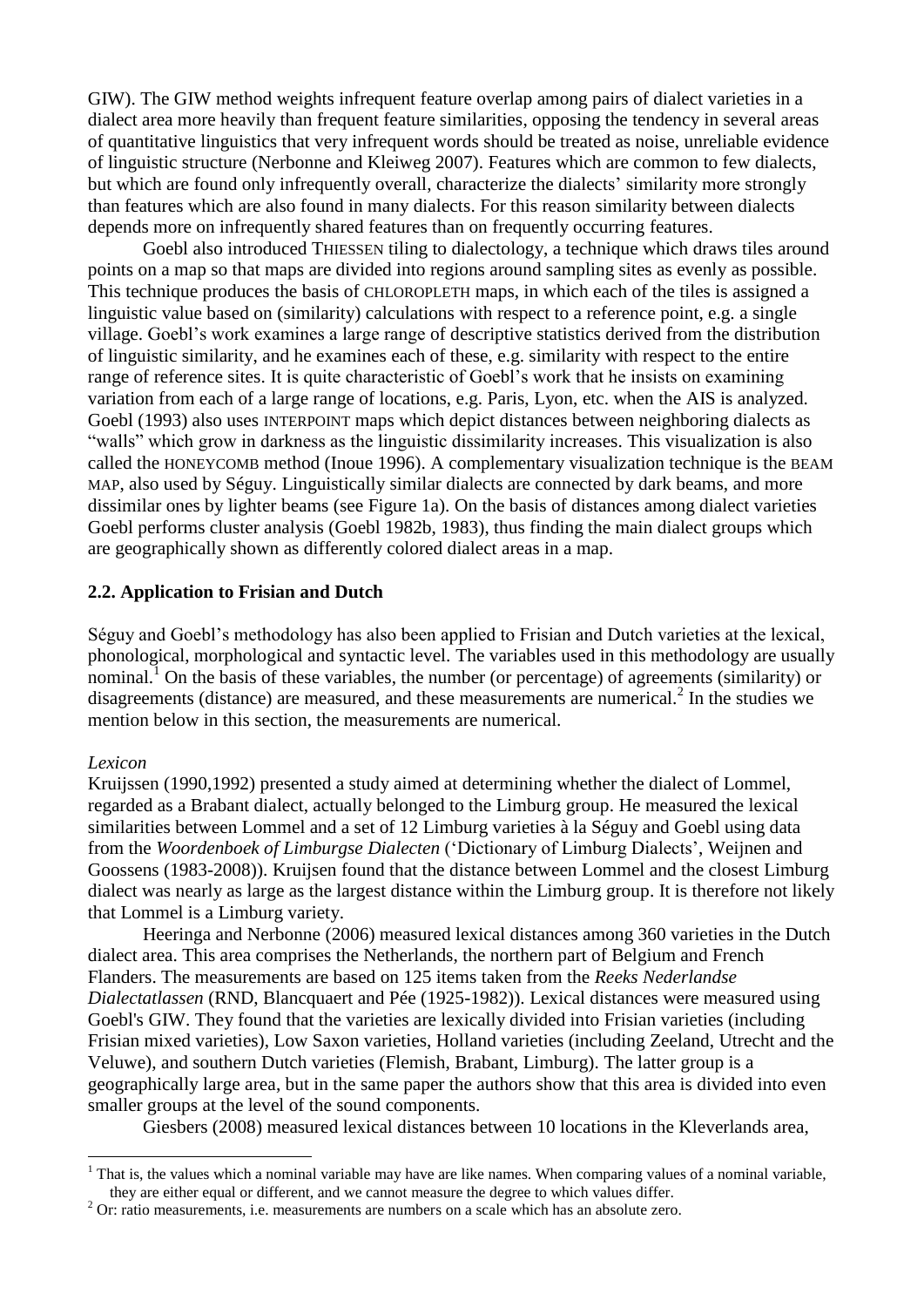along the Dutch-German national border. She selected five bi-national pairs of sites and measured distances among the pairs of varieties and with respect to standard Dutch and German. Since Giesbers also measures pronunciation distances, we return to this study in Section 2.3.3.

### *Pronunciation*

Klaas van der Veen, following the work of Séguy and Goebl (van der Veen 1986; van der Veen 1994), measured similarity among West Lauwers Frisian varieties on the basis of word isoglosses. For example, the Frisian word forms of *niet* 'not' are *net* and *nit*, dividing the Frisian varieties into two groups. The Frisian forms of *recht* 'straight' are *rjocht*, *rjucht* and *rucht*, dividing the Frisian varieties into three groups. In van der Veen (1986), 87 word isoglosses are listed, and in van der Veen (1994) we count 96 word isoglosses. The words chosen are the most highly frequent words in written West Lauwers Frisian, and the pronunciations are gathered from different sources (e.g. the RND). In contrast to Séguy and Goebl, van der Veen weights isoglosses directly by the relative frequencies of the words in which they occur. Like Goebl, he uses cluster analysis to identify groups among the varieties.

## *Morphology*

Heeringa et al. (2009) focus on morphological distances as measured among Low Saxon varieties. Séguy's overlap measure is applied to data from the *Morphological Atlas of Dutch Dialects* (De Schutter et al. 2005, Goeman et al. 2009). The following feature domains are considered: plural substantives (43 features), diminutives (39 features), possessive pronouns (11 features), verbs (present tense and past tense, 24 features), participle prefix GE- (4 features) and verb stem alternations (past tense, 16 features). The distance measurements corresponding with the domains are weighted equally and aggregated. They determine four groups: 1) Groningen, 2) the northern part of Drenthe, 3) Stellingwerven, Kop van Overijssel and Salland, 4) Achterhoek and Twente.

### *Syntax*

Spruit (2008) measured syntactic distances among 267 varieties in the Dutch dialect area. He used data from the *Syntactic Atlas of Dutch Dialects* (Barbiers, Bennis and De Vogelaer 2004) and applied Goebl's RIW and GIW. GIW resulted in more sharply distinguished groups than RIW (see also Spruit, Heeringa and Nerbonne 2009). Spruit shows a dominant split between a northern group (including Frisian, Holland and Low Saxon varieties) and a southern group. Within the southern group the West Flemish varieties and the Limburg varieties are clearly distinguished.

## **2.3. Frequency-based methods**

## **2.3.1. Profile-based linguistic uniformity**

*Profile-based linguistic uniformity* compares language varieties on a range of heterogeneous linguistic variables in corpora created for this purpose and was introduced by Geeraerts, Grondelaers and Speelman (1999), who used it to study register variation and regional variation in Dutch. Their aim was to see whether Belgian and Netherlandic Dutch converged from 1950 to 1990 and whether the convergence was due to Belgian changes. Focusing on the lexicon, they assume *formal onomasiological variation* occurs when different terms are used to refer to the same entity. They define a *formal onomasiological profile*, or *profile*: "a profile for a particular concept […] is the set of alternative linguistic means used to designate that concept or linguistic function in that variety, together with their frequencies (expressed as relative frequencies, absolute frequencies or both)."

For example the concept *jeans* appears in their Netherlands sample 81 times (70%) as *jeans* and 34 times (30%) as *spijkerbroek*. In Belgium, the frequencies are 64 (97%) and 2 (3%) respectively. The distance between the two profiles is the sum of the absolute differences between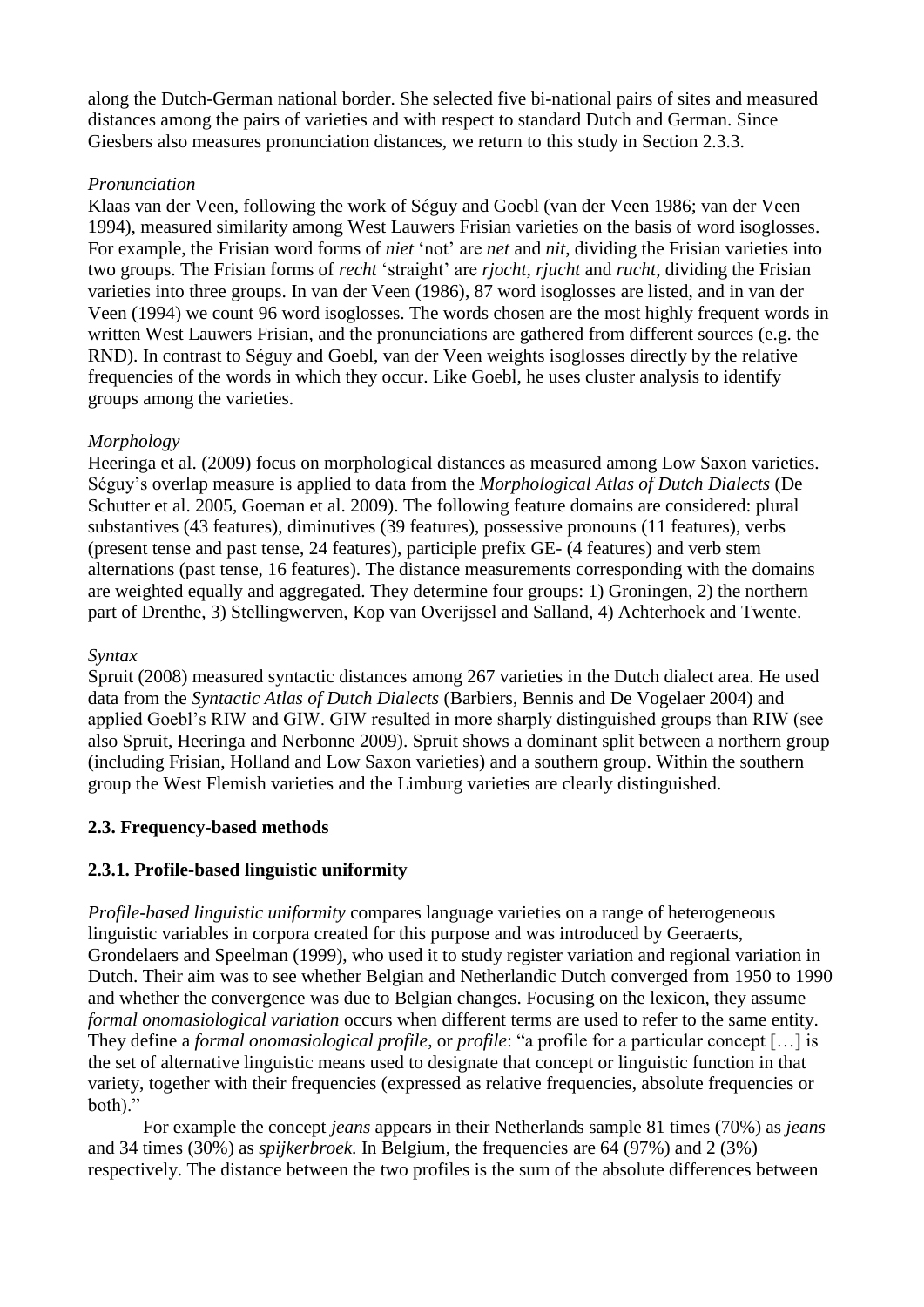the corresponding relative frequencies:<sup>3</sup> ([70-97]) + ([30-2]) =55%. The distance between two varieties is usually based on several concepts and is calculated as the sum of the corresponding profile distances. The concepts need not be lexical, but may be morphological or syntactic as well. Once distances are calculated, statistics can be applied to classify the varieties. Speelman, Grondelaers and Geeraerts (2003) apply multidimensional scaling, which we discuss below in Section 3.2.

### **2.3.2. Phone and feature frequency methods**

Hoppenbrouwers and Hoppenbrouwers developed the phone frequency method (PFM) and the feature frequency method (FFM) to measure dialect distances on the basis of pronunciation. The methods were introduced in 1988 and also described by Hoppenbrouwers and Hoppenbrouwers (2001). An extended analysis of their work is given by Heeringa (2002).

### *Phone frequency method*

Hoppenbrouwers and Hoppenbrouwers (2001: 1) suggest comparing varieties based on samples of speech in phonetic transcription. They count the frequencies of phones (segments) in each sample. Since samples differ in size, relative frequencies are used. The distance between varieties is the sum of the absolute values of the differences between their (relative) phone frequencies. We illustrate this in an small example. Let us assume for two dialects A and B the following relative frequencies in their samples:

|                           |     | l e l       | l a I          |       |
|---------------------------|-----|-------------|----------------|-------|
| Dialect A                 |     | $10\%$ 2.5% | $40\%$         | 2.5%  |
| Dialect B                 | 20% |             | $40\%$ 20% 20% |       |
| difference $10\%$ 15% 20% |     |             |                | $5\%$ |

The distance between A and B is the sum of the percentage differences which are shown in the last row:  $10\% + 15\% + 20\% + 5\% = 50\%$ .

### *Feature frequency method*

The phone frequency method (above) does not take into account the fact that some segments are rather more similar than others, e.g. [i] and [e] are more similar than [i] and [a]. To accommodate the insight that phonetic similarity is gradual, Hoppenbrouwers and Hoppenbrouwers (1988) also developed a feature frequency method.

Speech sounds can be described by way of DISTINCTIVE FEATURES. Vowels are pronounced in the front or in the back of the oral cavity (described by the features FRONT and/or BACK); they are pronounced with a low, mid or high tongue position (described by HEIGHT); and they are pronounced with spread or rounded lips (described by ROUND). To determine feature frequencies, all sounds which might appear in the transcriptions must be defined in terms of features. The authors used the features from *The Sound Pattern of English* (SPE) (Chomsky and Halle 1968), an articulation-based system, as starting point. In working with the RND material, the SPE system was modified and extended to represent the distinctions in the atlas material as well as possible.

Hoppenbrouwers and Hoppenbrouwers then count the number of sounds in the sample as [ADVANCEMENT FRONT, [HEIGHT LOW], etc. to obtain feature frequencies. From a speech sample, we obtain a histogram of the relative frequencies of different feature values. Hoppenbrouwers and Hoppenbrouwers (1988, 2001) calculated histogram similarity using the Pearson's correlation coefficient (a measure of how well two variable properties agree, e.g. the height and weight of adults). If we repeat this procedure for each pair of samples, we obtain a similarity matrix where

<sup>1</sup> <sup>3</sup> A second, more complex way of calculating profile distances is described by Speelman, Grondelaers and Geeraerts (2003). This study is outside of the scope of the present chapter.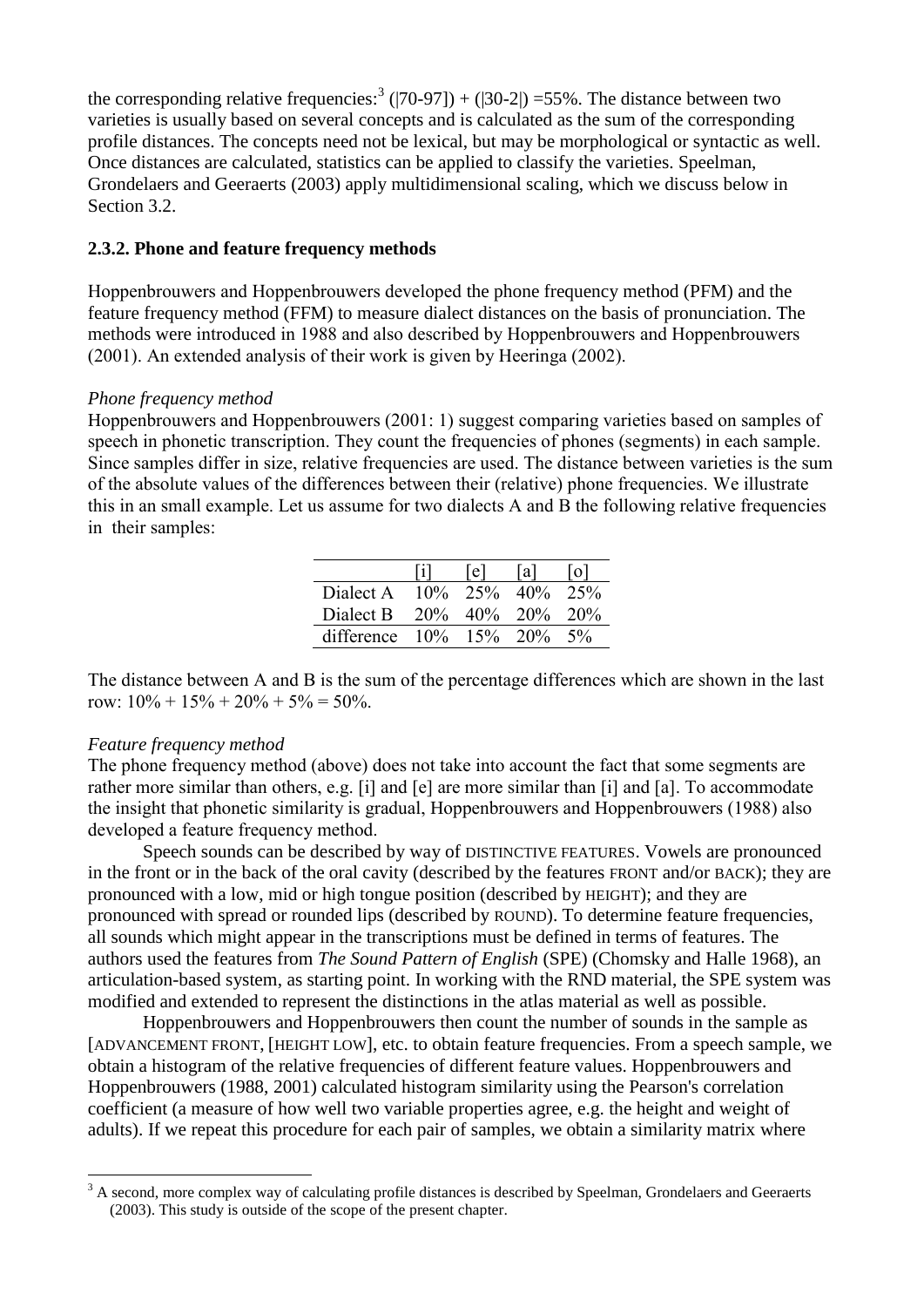each variety is defined as a vector (row) of similarity values with respect to all other varieties (and to itself). Cluster analysis was applied to the similarity matrix to find groups (areas).

## **2.3.3. Application to Dutch**

Hoppenbrouwers and Hoppenbrouwers (2001) is the most extensive application of the feature frequency method. The authors work with full RND texts, each containing 139 sentences transcribed phonetically. Using 156 varieties, they find a main division into Low Saxon, Limburg and other varieties. The other varieties consist of three subgroups: 1) Frisian (including Town Frisian, Het Bildt and Stellingwerf varieties), 2) Holland and North-Brabant, 3) Zeeland, Flemish and Belgian Brabant.

They also measured distances between dialect varieties and standard Dutch, finding the Limburg and Groningen varieties most distant, and those in North-Holland, South-Holland and Utrecht closest. Surprisingly, the Frisian varieties were measured to be relatively close to standard Dutch. We will return to this in Section 3.2. See Heeringa, Nerbonne and Osenova (2010) for an application of Hoppenbrouwers' techniques in contact linguistics which exploit the advantage of these techniques in that they do not require the same words to be sampled in different sites.

### **3. Recent work: Techniques using edit distance**

A disadvantage of the frequency-based methods is that they are not sensitive to the order of phonetic segments in a word. For example, the word *konijn* 'rabbit' is pronounced as [kni:na] in the dialect of Deelen and as [kəni:n] in the dialect of De Lutte. The two pronunciations will erroneously be considered as identical in frequency-based techniques. Séguy and Goebl would examine each corresponding sound pair separately. The Dutch word *hart* 'heart', for instance, is pronounced as [hart] in Vianen (Netherlands) as well as in the standard variety and as [ $\pi$ rtə] in Nazareth (Belgium). When the two pronunciations are properly aligned, we may compare five segment positions:<sup>4</sup>

|   | $\mathcal{L}$ |   | 4           |   |  |
|---|---------------|---|-------------|---|--|
| h | a             | r | t.          |   |  |
|   | æ             | r | $\mathbf t$ | Э |  |
|   |               |   |             |   |  |

We find that the two dialect varieties differ in the segment positions 1, 2 and 5. It would be interesting to compare hundreds of dialects based on a large sample of words this way. However, if we work with 200 collection localities, there will be  $((200 \times 200)$ -200 $)/2 = 19,900$  pairs of sites, for which we need to align say 100 word pairs to derive the variables from the alignments. This task can be fully automated with Levenshtein distance, as Kessler (1995) first showed, applied to Irish Gaelic. The Levenshtein distance is a numerical value defined as the cost of the least expensive set of insertions, deletions and substitutions needed to transform one string into another (Kruskal 1999). In our example, the [h] is deleted, the [a] is replaced by  $[\alpha]$ , and [ə] is deleted. In this example each of these operations has a cost of 1, so the total distance is  $1+1+1=3$ .

## **3.1. Variants**

1

## *Phone string comparison versus feature string comparison*

The simplest technique is *phone string comparison*. In this approach all operations bear a 'cost', of for instance 1. In our example the substitution of the [a] by  $[\mathcal{R}]$  has a cost of 1, and the substitution

<sup>4</sup> Actually, each segment position is a categorical variable (in the simple version under discussion here).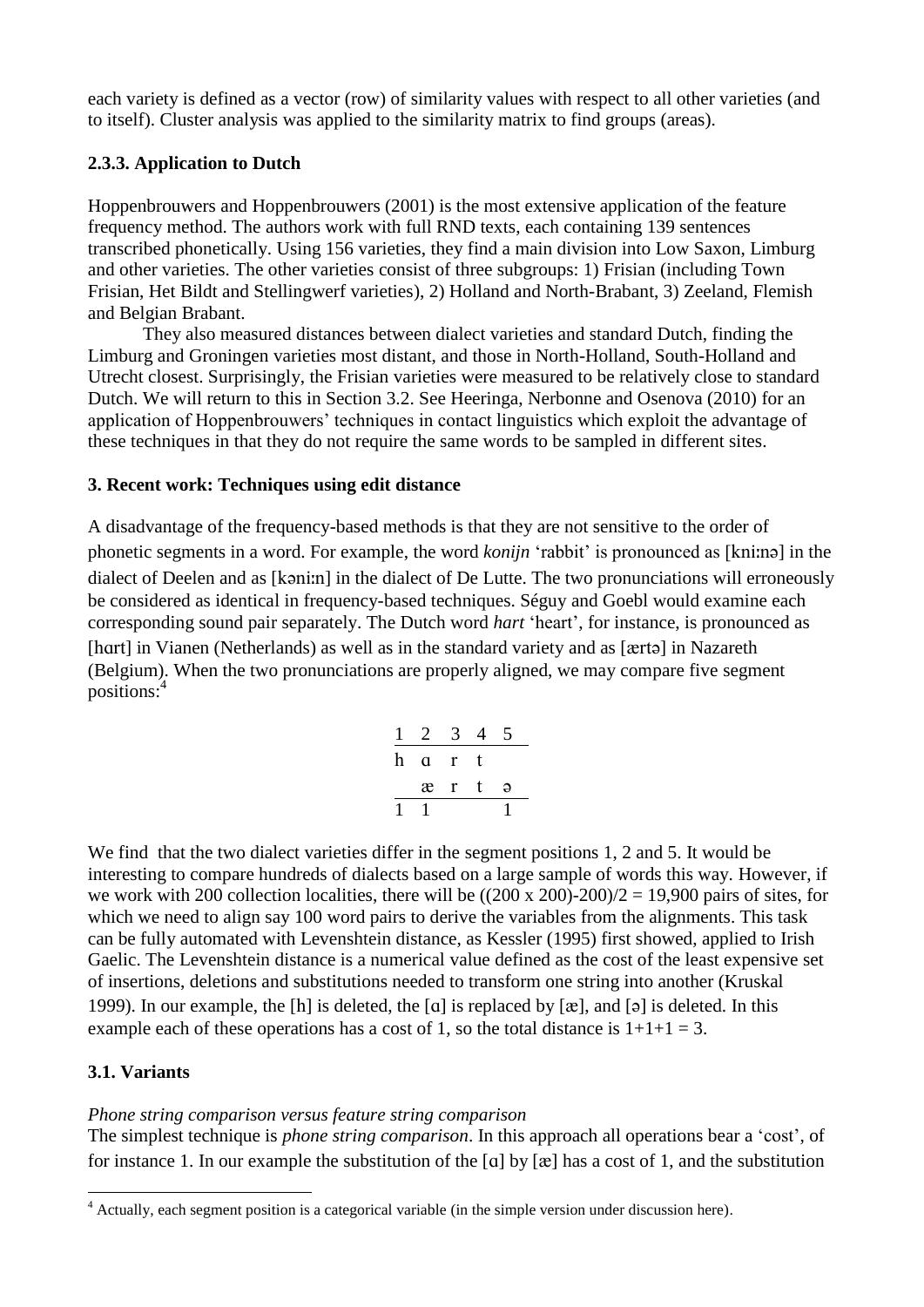of the [a] by [y] would cost the same, since the phonetic affinity between phones is ignored. A more sensitive technique might use gradual distances between segments as operation weights, perhaps calculating the weights on the basis of segmental features. When for example vowels are described by three features (height, backness and roundness), distances between vowels can be calculated in three-dimensional space and then used as operation weights in the Levenshtein distance, so that the substitution of  $[a]$  by  $[x]$  will cost less than the substitution of  $[a]$  by  $[y]$ . Kessler calls this metric *feature string comparison*. Heeringa (2004) measures segment distances on the basis of several feature systems, including the system implied by the IPA table organizing sounds by place and manner of articulation and voicing (see also Heeringa and Braun 2003, who provide details). He also measures distances between segments on the basis of their spectrograms. Since a spectrogram is the curve plotting intensity against time and frequency, the curve distances between the spectrograms reflect acoustic differences. The samples which the spectrograms are based on were pronounced by John Wells and Jill House and are found in the recording *The Sounds of the International Phonetic Alphabet* (1995). 5 Heeringa (2004) focuses especially on the more perceptually oriented models, which emphasize the differences that a speaker can hear in someone else's speech.

The choice of operation weights depends on one's research goal. If the goal is to approximate how differences are perceived by dialect speakers, then the use of binary costs (0/1) outperforms that of gradual costs (Heeringa 2004), which suggests that the fact that segments differ is more important than the degree to which they differ, perhaps reflecting the categorical basis of speech distinction. All segmental weighting schemes to-date have led to only small differences in measurements at the aggregate varietal level (Heeringa 2004: 186), giving only slightly different correlations to distances as perceived by the dialect speakers themselves in a perception experiment. It is probably necessary to validate measurements on individual words if we are to make progress in this area.

### *Free alignment versus forced alignment*

To deal with syllabicity, the Levenshtein algorithm may be adapted so that only vowels may match with vowels, and consonants with consonants, with several exceptions: [i] and [w] may match with both consonants and vowels, [i] and [u] with both vowels and consonants, and central vowels (which in our research boils down to schwa) with both vowels and sonorant consonants. So the [], [u], [j] and [w] align with anything, the  $[9]$  with syllabic (sonorant) consonants, but otherwise

vowels align with vowels and consonants with consonants. In this way unlikely matches (e.g., a [p] with an [a]) are prevented. This approach was first applied to Sardinian dialects (Bolognesi and Heeringa 2002), and then to Dutch (Heeringa and Braun, 2003). In a validation study, Heeringa et al. (2006) found that forced alignments perform better than free alignments, i.e. they approach dialect perception more closely.

### *Relative distances versus absolute distances*

Nerbonne et al. (1996) normalized Levenshtein distances by dividing the absolute distance by the length of the longer word, calling this *relative edit distance*. The idea behind this is to emphasize the perception of words as crucial linguistic units. In the example with the two variants of the word for 'heart', where we found a Levenshtein distance of 3, the relative distance would be 3/4= 0.75. If a dialect variant consisting of five segments were included, the denominator value would be 5. One may also choose to normalize using the sum of the lengths of the two variants (in our example: 4+4=8) or using the length of the cost alignment (in our example: 5). The different ways of normalizing are discussed by Heeringa (2004: 130-132).

Again the choice between relative distances and absolute distances may depend on one's scientific goal. Heeringa et al. (2006) showed that absolute Levenshtein distances approximate dialect differences as perceived by the dialect speakers better than results based on relative Levenshtein distances, i.e. normalized by alignment length. This suggests that the weight of the

1

<sup>&</sup>lt;sup>5</sup> See [http://www.phon.ucl.ac.uk/home/wells/cassette.htm.](http://www.phon.ucl.ac.uk/home/wells/cassette.htm)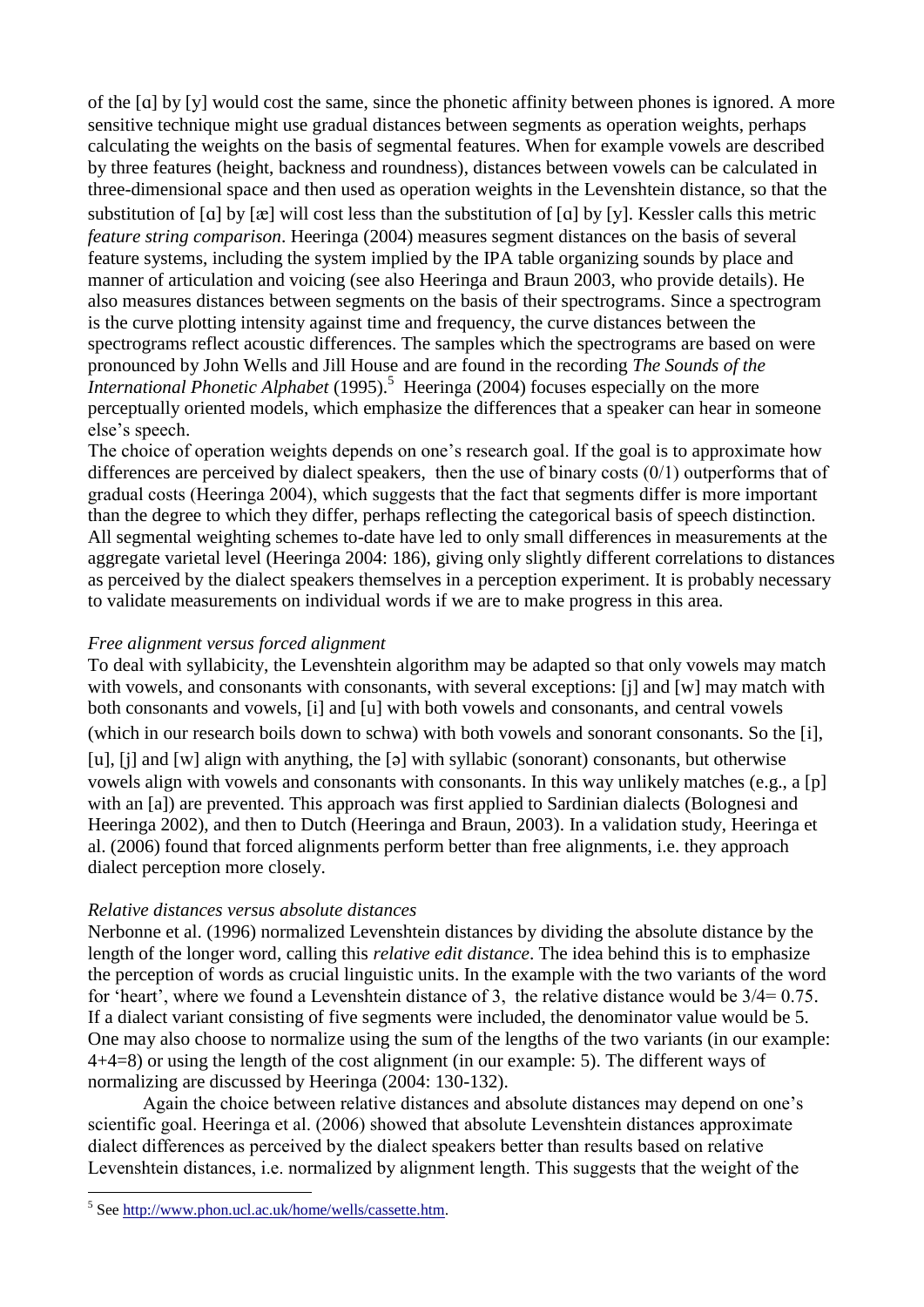substitution of e.g. the [u] in a word variant of dialect A by the [y] in the variant of the same word in dialect B is independent of the length of the variant in the perception of the speakers. On the other hand Beijering, Gooskens and Heeringa (2008) found that intelligibility correlates better with relative distances than with absolute distances. In both cases the differences were not large.

### *All-word comparison vs. same-word comparison*

Kessler calculated edit distances not only for words that are phonetic variants of each other, but also for lexical variants, calling this the *all-word* approach. We can alternatively restrict our comparison to words that are phonetic or phonological variants of each other, i.e. cognates, adopting Kessler's *same-word* approach. Both approaches have been applied to the same set of 360 Dutch dialects (see also Section 3.2). The all-word approach is found in Heeringa (2004), and the same-word approach is found in Heeringa and Nerbonne (2006). Although we did not publish the correlation between both measures, it was in fact extremely high (r=0.99). The maps in the papers naturally coincide. The classification map obtained on the basis of all-word distances shows 13 groups, and the classification map obtained on the basis of same-word distances shows 11 groups. The maps are not identical, but all borders in the same-word map are also found in the all-word map. The maps thus do not contradict each other. This leads us to conjecture that non-cognate comparisons just act as noise, but details may naturally differ in other data collections.

## **3.2. Application of Edit Distance to Frisian and Dutch**

### *Measuring mutual relationships*

Levenshtein distance was first applied to the comparison of Dutch dialect varieties by Nerbonne et al. (1996). It was applied to 20 Dutch varieties, taken from the RND, where 100 word pronunciations were digitized for each variety. All-word distances were calculated, and on the basis of these distances the varieties were classified using cluster analysis. Cluster analysis had also been used in the earlier Dutch dialectometric studies of van der Veen (1986, 1994). The goal is to identify the main groups, or *clusters*. In hierarchical clustering, clusters may consist of subclusters, and subclusters may in turn consist of subsubclusters, etc. The result is a hierarchically structured tree in which the dialects are the leaves. Jain and Dubes (1988) mentioned seven alternative clustering techniques. Nerbonne et al. (1996) used the *Ward's method*, which gives a well-balanced tree. Heeringa (2004: 150-153) found that Ward's method yielded counterintuitive results and found the *Unweighted Pair Group Method using Arithmetic averages* (UPGMA) superior. Dendrograms naturally give rise to a "derived distance" between varieties, namely the distance over the branches of the dendrogram. Heeringa and Nerbonne (2006) suggest that UPGMA derived distances correlate most strongly with the original measurements, i.e. the measurements the cluster technique was applied to. Nerbonne et al. (2008) investigate means of ensuring stability in clustering as well. By 'stability' we mean the extent to which the clustering remains the same when elements are modified in small ways.

We illustrate cluster analysis by a small example. Assume linguistic distances among five Dutch dialects are measured, where the distances represent the average percentage to which dialect pairs disagree at the level of the sound components, measured with Levenshtein distance. The distances are arranged in the following table:

|         | Grouw | Haarlem Delft Hattem Lochem |    |    |    |
|---------|-------|-----------------------------|----|----|----|
| Grouw   |       | 42                          |    | 46 | 47 |
| Haarlem |       |                             | 16 | 36 | 38 |
| Delft   |       |                             |    | 38 | 40 |
| Hattem  |       |                             |    |    | 21 |
| Lochem  |       |                             |    |    |    |

When we apply UPGMA cluster analysis to this table, we will obtain the following dendrogram: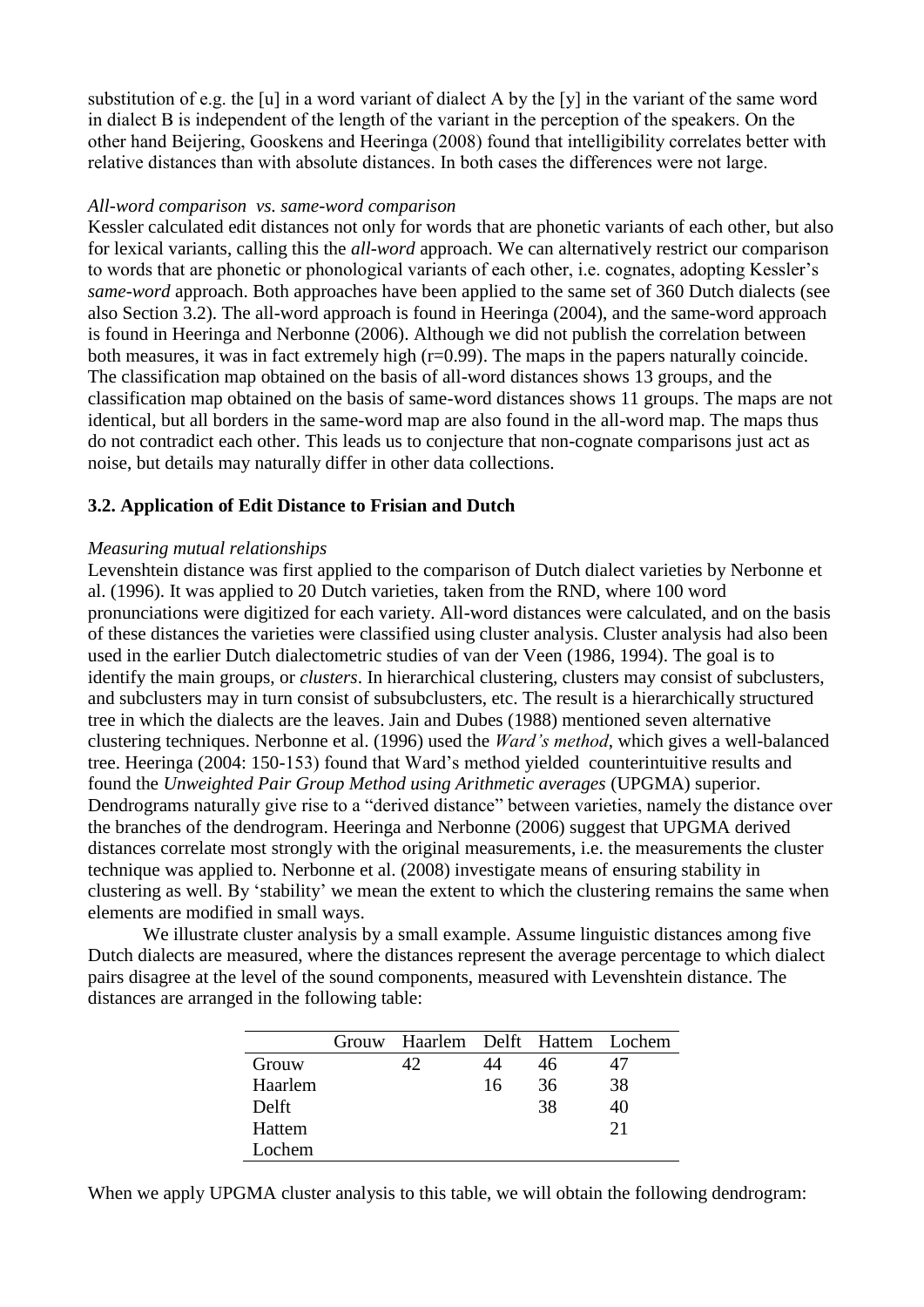

Nerbonne and Heeringa (1998) published a study in which 104 varieties are involved and 100 word pronunciations for each variety. The data was taken from the RND, and all-word pronunciation distances were measured. The distances are geographically shown in a beam map. This type of map was introduced by Séguy (1973) and used by Goebl (1993) (see Section 2.1.1 above). Linguistically close varieties are connected by darker lines, and distant varieties are connected by lighter ones.

In addition to the analysis using clustering (Ward's method, see above), the results were analyzed using multidimensional scaling (MDS). Embleton (1993) appears to have been the first to use MDS in dialectology. MDS analyses a set of distances between elements, placing them in a two- or three-dimensional space so that the (Euclidean) distances among them in the lowdimensional space reflect the original distances, i.e. the distance the MDS procedure was applied to, as closely as possible. Just as for cluster analysis, MDS exists in several variants. Togerson (1952) proposed the first metric method, Classical MDS. Kruskal extended this to Non-metric MDS, which uses the ranks of the distances (Kruskal and Wish 1978). Heeringa (2004) found that MDS results obtained with the latter method in dialectology resemble the original distances most closely. When we apply Kruskal's Non-metric MDS to our small distance matrix of five dialect varieties, we obtain the following MDS-plot:



Nerbonne and Heeringa (1998) show a two dimensional plot in which all 104 varieties are found, where the linguistically close varieties are shown near each other in the MDS plot, and varieties which strongly differ are found farther away from each other. The plot in fact resembles the geographical map with Frisian varieties in the northwest (upper left), West-Flemish varieties in the southwest and Ripuarian varieties in the southeast. Subsequently, the authors scaled the distances to three dimensions, associating each dimension with a color (red, green or blue) and each dialect point with a mix of colors depending on its coordinates in the three-dimensional MDS solution. If we use these colors with the choropleth map (see Section 2.1.1), we see a discrete dialect landscape where most borders do not separate tiles of very different color, but are still sharp. Alternatively, we can color the space between sampling sites by interpolation. For example, if point *a* is yellow and point *b* is blue, then, if no other points intervene, we gradually shade intermediate points from yellow into green and then into blue. Nerbonne and Heeringa (1998) used the latter approach, known as inverse distance weighting.<sup>6</sup> The map they show was the first in the history of dialectology to show dialect variation as a *continuum* in an analytically well-founded way.<sup>7</sup>

1

 $6$  Examples of such maps obtained on the basis of the same data can be found in Heeringa (2004), p. 272 and 273.

<sup>&</sup>lt;sup>7</sup> Software for measuring both categorical dialect distances and string edit distance-based dialect distances, and for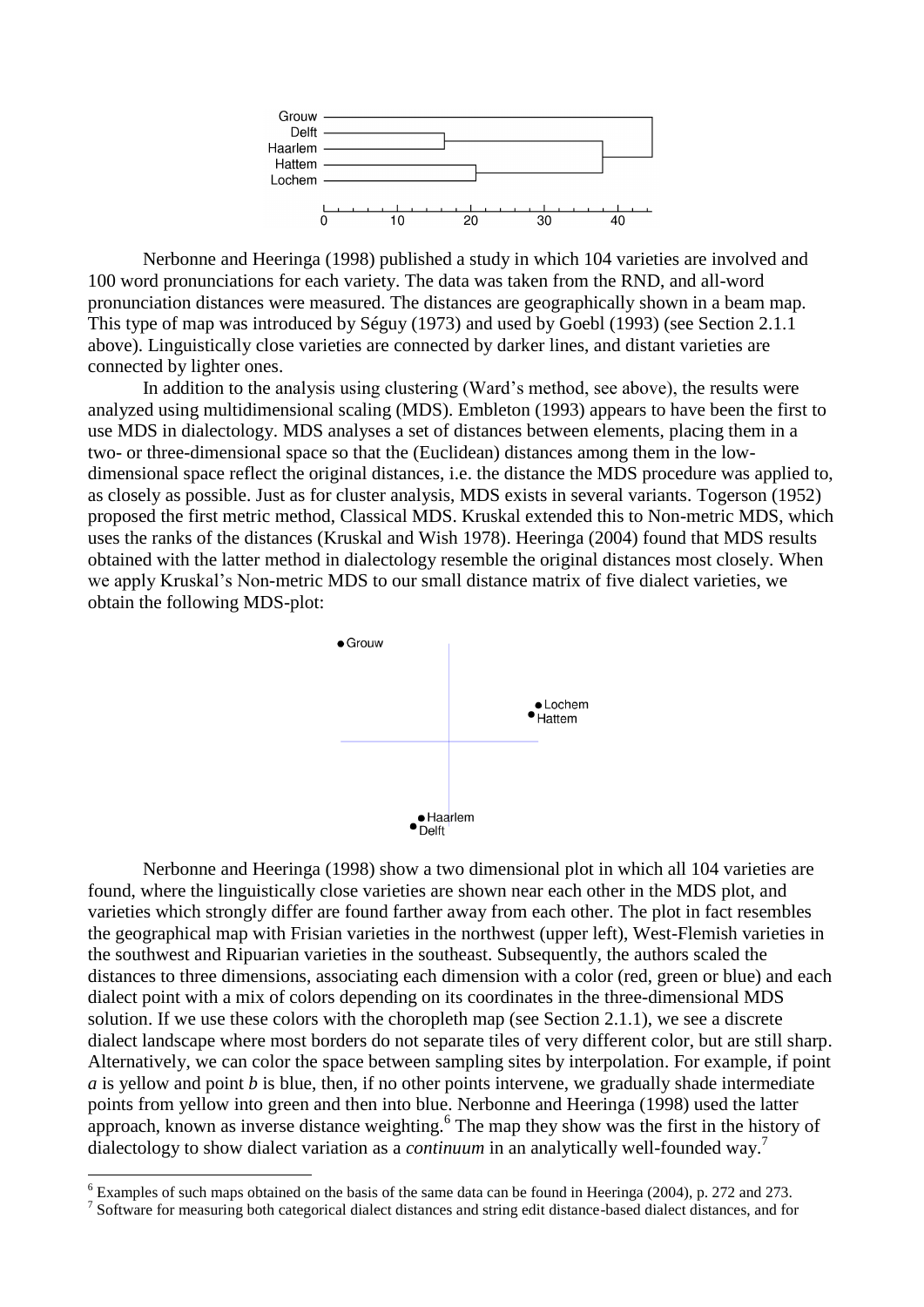The most extensive Dutch study based on material of the RND was performed by Heeringa (2004). All-word pronunciation distances among 360 different dialect varieties were involved, and 125 word pronunciations per variety were used. Cluster analysis was also applied. From the dendrogram, a binary hierarchically structured tree, the main 13 clusters were examined, each of them discussed in detail. <sup>8</sup> A beam map, showing the 13 main groups found with cluster analysis, and MDS continuum maps are included. Heeringa and Nerbonne (2006) use the same data set, but measure same-word distances. A beam map and a choropleth MDS map obtained on the basis of the measurements in this study are shown in Figures 1a and 1b. As noted in Section 3.1, results of the all-word vs. same-word approaches are quite similar. The more global classification of the second study shows a division into Frisian, Low Saxon, a large central group (Holland, Utrecht, North-Brabant), West-Flemish (including Zeeland), East-Flemish, Flemish Brabant (including Antwerp), and Limburg, which is divided into eastern and western groups and a small northern part of the province of Liege. This classification partly agrees and partly disagrees with the classification shown in the map of Daan and Blok (1969), which is the most recent Dutch dialect map. Differences may be explained by the fact that the dialectometric map is obtained exclusively on the basis of pronunciation while the map of Daan and Blok is obtained on the basis of the perception of the speakers (Netherlandic part) and on the opinions of dialect speaking linguists (Belgian part).

In 2007 a study was published in which Wieling, Heeringa and Nerbonne measured sameword pronunciation distances among 613 Dutch varieties, using data from the Goeman-Taeldemanvan Reenen Project (GTRP)<sup>9</sup> which was collected in the period 1980-1995. Since the Netherlandic transcriptions are narrower than the Belgium ones, results are analyzed per country. Beam maps and MDS continuum maps are shown. The maps suggest a classification which is quite similar to the classification obtained on the basis of the RND measurements. The RND data set used in the studies mentioned above and the GTRP data set have 224 localities and 59 words in common. The RND and GTRP distances correlate strongly  $(r=0.83$  in Netherlands, and  $r = 0.82$  in Flanders).

#### *Measuring with respect to a reference point*

<u>.</u>

Besides measuring relationships among dialect varieties, it is useful to measure distances with respect to a single reference point. For Dutch we find three examples: distance measurements compared to Proto-Germanic, standard Dutch and Afrikaans.

Heeringa and Joseph (2007) measured same-word pronunciation distances between 360 Dutch dialect varieties and proto-Germanic. The same RND data set was used as in earlier studies, and the proto-Germanic forms were taken from a proto-Germanic dictionary (Köbler, 2003). The authors found that present-day Frisian varieties and the varieties in the eastern part of North-Brabant are closest to proto-Germanic, while the Ripuarian varieties are most distant from proto-Germanic.

Heeringa (2004) measured all-word distances between the set of 360 RND varieties and standard Dutch. Each dialect variety is compared to standard Dutch by comparing 125 word realizations to the corresponding standard Dutch pronunciations. The results were projected on a map using colors according to the "rainbow" scheme: the closest varieties are red, while the most distant varieties are blue. Intermediate points were colored using interpolation, just as in Nerbonne and Heeringa's (1998) MDS continuum map. The map is shown in Figure 1c. Frisian and Ripuarian are most distant groups from standard Dutch, andthe dialect of Schiermonnikoog is the variety least like standard Dutch. Closest are the *Randstad* varieties, where Haarlem is maximally close to standard Dutch. Recall that Hoppenbrouwers and Hoppenbrouwers (2001) found that Groningen

creating all the types of maps mentioned in this contribution is included in *Gabmap*, a web application for dialectometry developed at the University of Groningen and made freely available at: http://www.gabmap.nl/ (Nerbonne et al. 2011).

<sup>&</sup>lt;sup>8</sup> However, one group, the former island of Urk, contains only one variety and therefore does not branch.

<sup>&</sup>lt;sup>9</sup> For practical reasons Dutch dialectometrists used RND data for a long time. This does not mean that they judge the RND data superior to the GTRP data. The GTRP data is collected in a much smaller time span and transcriber differences may be smaller. Therefore, more recent analyses are based on the GTRP data.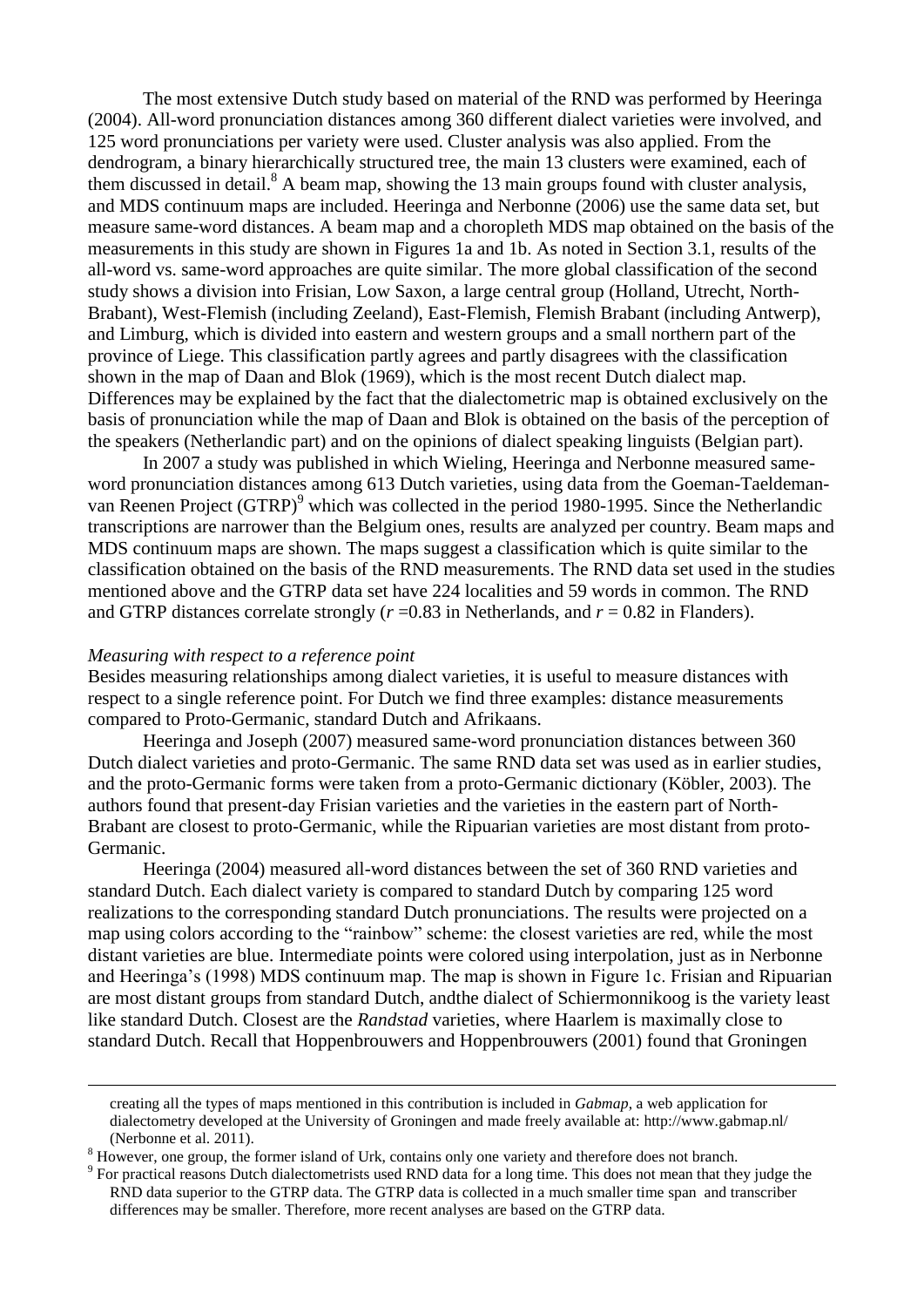and Limburg varieties were most distant and Frisian was relatively close to standard Dutch (see Section 2.2.3). As explained in Section 2.3.1, frequency-based methods do not consider the sequential structure of word pronunciations, while Levenshtein distance (used by Heeringa 2004) does. The effect of this difference is reflected in the different outcomes. In the map by Daan and Blok (1969), colors also reflect distances to standard Dutch. Dialects which are closest to standard Dutch are found in the *Randstad* and are white, while distant dialects are found in Friesland (blue), Groningen and Twente (darker green) and Limburg (red). Although the colors are chosen intuitively, they agree largely with the colors in the map of Heeringa (2004). The main difference is the coloring of West and French Flanders, which looks relatively close to standard Dutch in Daan's map and relatively distant to standard Dutch in Heeringa's (2004) map.

Dialectometry may help us to detect the origin of a colonial variety. Heeringa and De Wet (2008) compared Afrikaans to Standard Dutch, Standard Frisian and Standard German. Same-word pronunciation distances were measured by means of Levenshtein distance, and Afrikaans was found to be closest to Standard Dutch. Afrikaans pronunciation was also compared to 361 RND varieties.<sup>10</sup> Afrikaans was found closest to the variety of Zoetermeer (South Holland), which largely agrees with Kloeke's findings (1950, *Herkomst en Groei van het Afrikaans*). According to Kloeke "the old dialects of South Holland on the one hand and the 'High' Dutch on the other" (pp. 262-263) are the two chief sources of Afrikaans.

#### *Measuring dialect convergence and dialect divergence*

Dialects are usually not static, but are constantly changing under pressure of several factors, such as the influence of the standard language, and contact among localities as the result of increased mobility (see e.g. Auer and Hinskens (1996)). Hinskens, Auer and Kerswill (2005) write:

"Dialect change can have several different manifestations. Among these, dialect convergence […] and dialect divergence […] noticeably affect relationships between related dialects."

In relation to this Hinskens, Kallen and Taeldeman (2000) observe:

"Linguistic convergence can be defined as a process of language change leading to languages or language varieties becoming more similar to one another, whereas linguistic divergence can be defined as change in which languages or language varieties become more dissimilar. We define dialect convergence and divergence as the becoming more similar and dissimilar, respectively, of related dialects."

Below we present two dialectometric studies which focus on Dutch dialect convergence and divergence.

The *Algemeen Nederduitsch en Friesch dialecticon* (Winkler 1874) contains 186 translations of the parable of the prodigal son into dialects of the Netherlands, northern Belgium and western Germany. In 1996 Harrie Scholtmeijer repeated Winkler's field work for the dialects in the Netherlands. Heeringa and Nerbonne (2000) used Winkler's and Scholtmeijer's data, selecting 41 varieties found in both sources, and converting the texts to phonetic transcriptions, where Winkler's comments about the pronunciation were also taken into account, so that they could measure allword pronunciation distances to standard Dutch on the basis of both the 1874 and the 1996 data. They subtracted the 1874 distances from the 1996 distances, so that the negative values indicate convergence and the positive ones divergence. Most varieties (23) have converged toward standard Dutch, which suggests that standard Dutch is encroaching on the territory of the dialects. This study might be regarded as a preliminary exercise in the use of dialectometry in the investigation of dialect change, but one should be aware of the fact that transcriptions derived from orthographic

1

 $10$  The same set of 360 RND varieties was used, but the dialect of Amsterdam was added.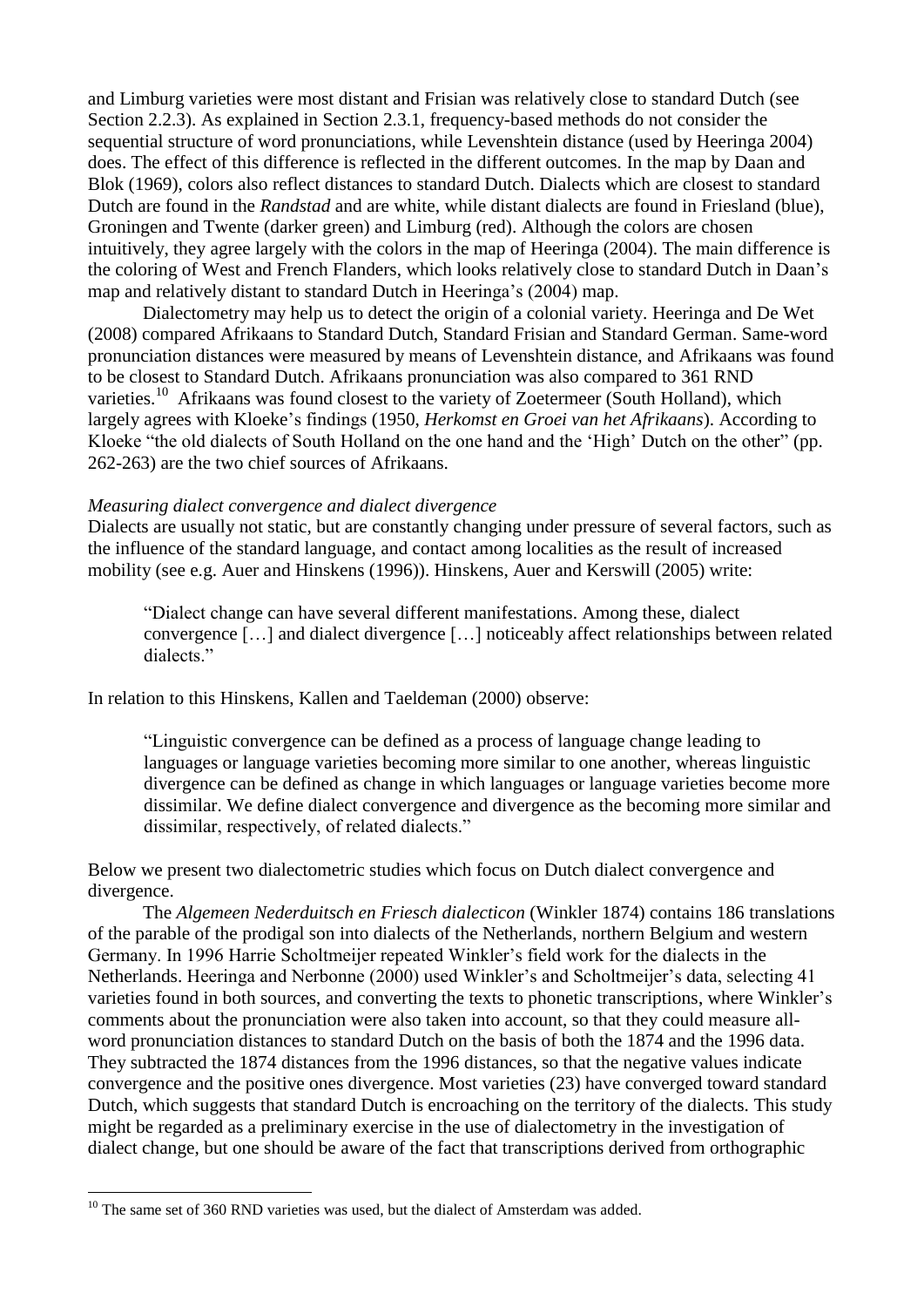transcriptions are not very reliable.

Wieling, Heeringa and Nerbonne (2007) approach convergence and divergence from another perspective. Since the GTRP data they analyze is not the same as the RND data, they performed a regression analysis using RND distances as an independent variable to predict GTRP distances. The regression analysis identifies an overall tendency between the RND and GTRP, against which relative convergence/divergence may be identified: particularly divergent local dialects are those for which the actual difference between the RND and GTRP distances exceeds the general tendency, and particularly convergent local dialects are those with distances smaller than the tendency. In our analysis of the results, we have to be aware of the fact that both the RND and the GTRP have been affected by transcriber borders, and that these borders probably do not always coincide. In this study a variant of the beam map is shown to illustrate convergence and divergence. In Figure 1d we show the same map. Dialects which diverge are connected by red lines, and dialects that converge are connected by blue lines. $11$ 

#### *Measuring the influence of the state border*

Hinskens (1997) points out that the Dutch/German state border which crosscuts a fan of old dialect continua from north to south, is increasingly becoming an important isogloss bundle. He distinguishes vertical convergence under pressure of the standard languages and, as the result of this, horizontal divergence between dialects at each side of the border, which were originally closely related (p. 7-8, see also Hinskens, Kallen and Taeldeman (2000: 19-21)). Woolhiser (2005) gives an extensive overview of previous research on border effects in Europe (p. 241-245). Below we discuss two Dutch/German studies which show that dialectometric methods may help to investigate the influence of the state border on dialects at both sides of that state border.

Heeringa et al. (2000) studied eight varieties in or close to the German county of Bentheim, and nine Dutch varieties nearby, using RND data, gathered in 1974-1975, and new data collected in 1999. The same set of 100 words is used in the two sets. The 17 varieties were compared to standard Dutch and standard German. All Dutch dialects were found to converge toward standard Dutch, while all the German dialects appeared to converge toward standard German. The results suggest that the national border is becoming a linguistic border. The authors noted, however, that six of the nine Dutch varieties had also become more like standard German (as well as more like standard Dutch)!

The Kleverland dialect continuum extends from Duisburg in Germany to Nijmegen in the Netherlands. The Dutch-German national border was drawn through this dialect continuum, but not until early in the nineteenth century. Giesbers (2008) studied this area in order to see whether the national border has triggered a rift in the dialect continuum. She selected five dialect location pairs, where each pair consisted of a Dutch and a German village. She gathered transcriptions of 100 nouns for each site from both young and old speakers. She applied dialectometric techniques (among others) to gauge the effect of the state border, measuring lexical and phonetic-phonological distances among the varieties and with respect to the standard languages.<sup>12</sup> Pronunciations which differ in two or more segments are considered as lexically different (p. 143). Pronunciation distances are measured as relative same-word distances. Two-dimensional MDS plots were made for the lexical and phonetic distances, and for each age group. Giesbers found that both the lexical and the phonetic distances between German and Dutch dialects are larger than the distances within the respective national groups. Secondly, she found that Dutch varieties have converged more strongly toward standard Dutch than German varieties have converged toward standard German. Particularly on the lexical level, the German speakers preserve more old dialect forms than the Dutch.

<u>.</u>

 $11$  Compare molecules which diverge at high temperatures (represented by red in weather charts) and converge at low temperatures (represented by blue). One may also argue the other way round: red is the color of love and attraction (convergence) and blue is the color of neutrality and distance (divergence).

<sup>12</sup> The software package *RuG/L04* was used, http://www.let.rug.nl/~kleiweg/L04/.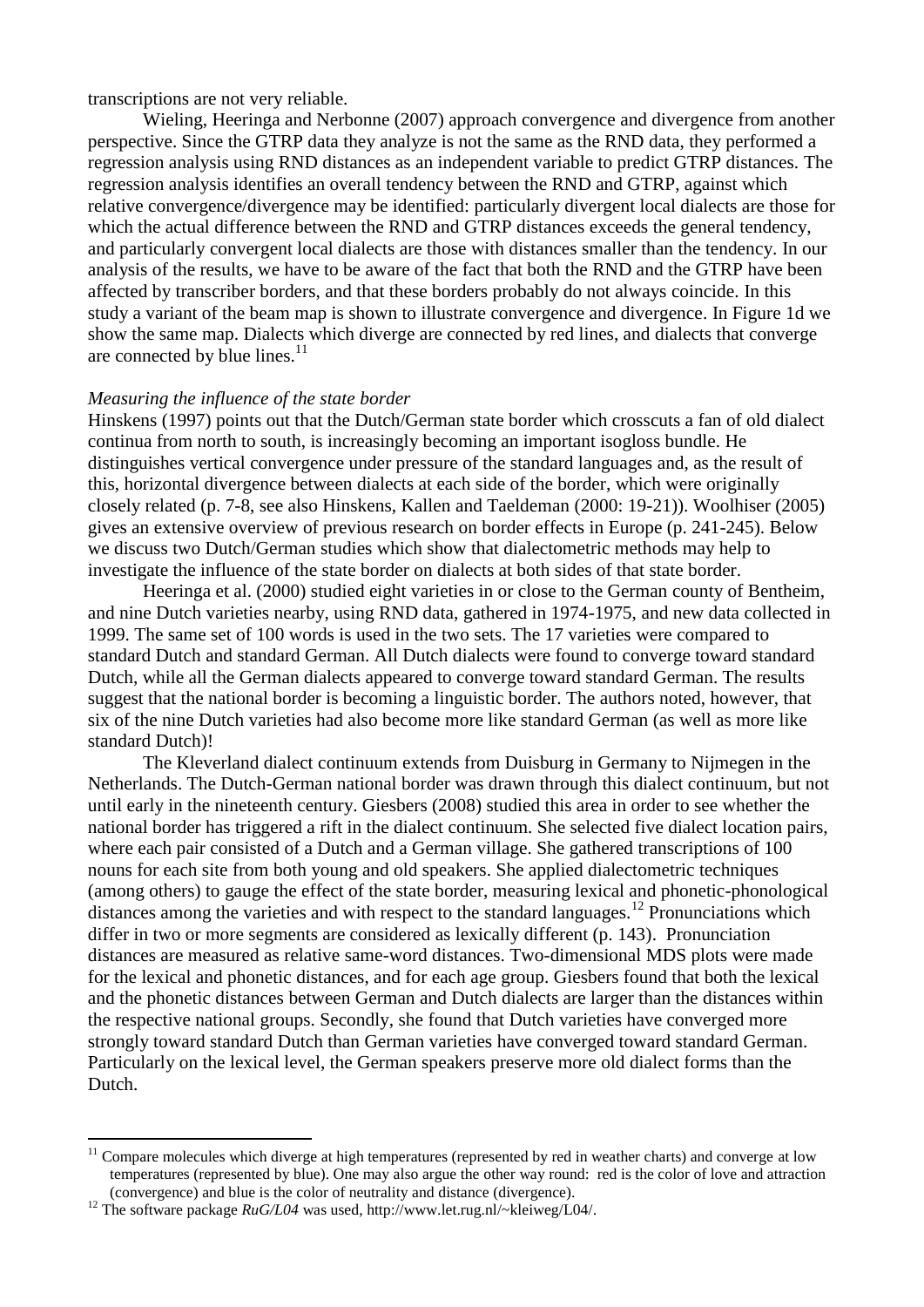De Vriend et al. (2008) looked for a way to visualize the gap between the Dutch and German varieties in Giesbers's (2008) study. They measured geographical distances as the shortest travel distances by car (GEO). The linguistic distances (old/young, lexical/phonetic, i.e. four distance matrices) were scaled to the same range as the geographical distances, and then projected onto the geographic map. When the (scaled) linguistic distance between two locations is larger than the geographic distance, a ridge between the locations is projected. The authors expected to find peaks especially between localities on opposite sides of the state border. The landscape, however, showed only limited support for the hypothesis that the Dutch-German state border has become a linguistic border, since peaks were also found elsewhere.

### **3.3. Explanatory factors**

### *Geography and population sizes*

It is a fundamental postulate of dialectology that language variation is structured geographically. Hinskens, Auer and Kerswill (2005) argue that dialects are primarily geographically defined, but "geography as such does not influence language varieties, but does so through its social effects" (p. 28). Besides geographical proximity, large settlement sizes also increase the chance of social contact and the chance that dialects influence each other. Trudgill (1974) combined 'prior-existing linguistic similarity', geography and population sizes in his "gravity model" in which settlement size plays the role of mass in physics. The model predicts that proximity and population size should correlate with linguistic similarity. Hinskens (1993) applied this formula in order to calculate the linguistic influence of Heerlen and Kerkrade – two urban centers in the southeast of the Dutch province of Limburg – on the dialect of Rimburg, a small village northeast of the two cities, close to the Dutch/German border before the rise (in 1900) and after closing (in 1988) of the coal mines. Nerbonne and Heeringa (2007) studied the factors of geography and population size in a sample of 52 Low Saxon varieties, using RND data, with 125 word pronunciations per variety. They found a significant correlation between their all-word distances and geographic distances, but the addition of population information did not add any explanatory power to the model. Heeringa et al. (2007) applied the same model to a set of 27 varieties in the Netherlands and north Flanders. The data had been collected by Renée van Bezooijen in 2001, and consisted of pronunciations of 100 nouns per variety. The findings were similar: again, geography correlated significantly with the all-word pronunciation distances, but population size information - although statistically significant - had only a minor effect. This minor effect may be partly explained by the fact that present-day population sizes are used, while the dialect relationships originated several centuries earlier. On the other hand, there appears to be a strong correlation between present-day population sizes and historical population sizes. Nerbonne and Heeringa (2007) show a high correlation between population sizes between 1815 and 1930 (r=0.86). If the effects date from much earlier, other population data might have to be examined.

#### *Surname variation*

Local migrations and cultural diffusion may be reflected in genetic diversity. When exploring these connections, we do not assume a direct influence of genetic variation on dialect variation, but one could imagine that the family influences the language variation of children just as it influences many other cultural differences, and that this influence is reflected genetically. In order to pursue this idea, Manni, Heeringa and Nerbonne (2006) and Manni et al. (2008) compare the geographical pattern of surname variation to the geographical pattern of dialect pronunciation variation. Surnames can be safely used as a proxy to Y-chromosome genetic variation. Surname distances and dialect pronunciation distances among 226 Netherlandic varieties are compared. The pronunciation distances are the same as used by Heeringa (2004). The authors found a significant correlation between isonymy and dialect distance  $(r = 0.417, p < 0.001)$ , but once the collinear effect of geography on both surname distances and linguistic distances was taken into account by partial correlation, there was in fact *no* statistically significant association between the two. This may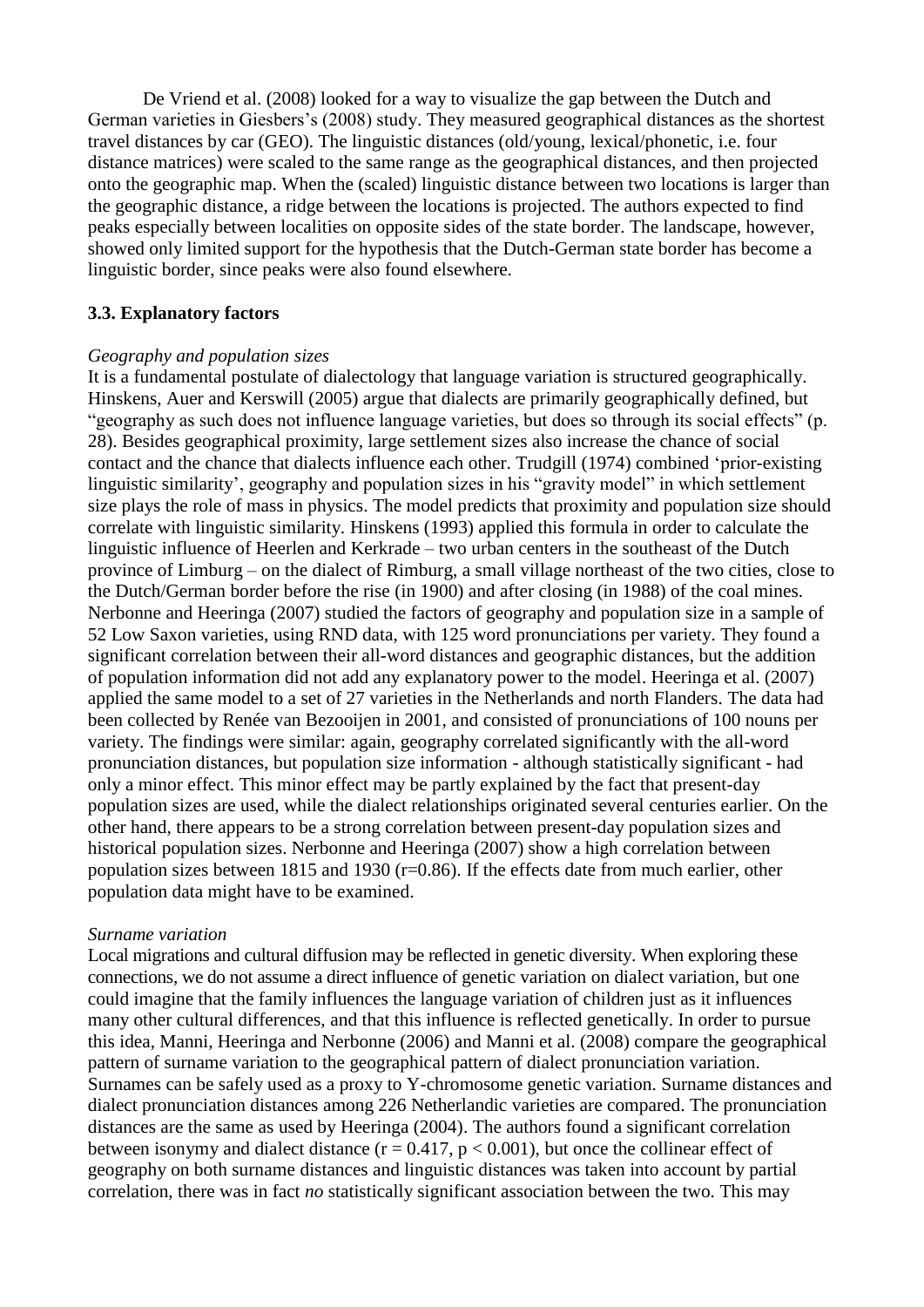reflect the fact that pronunciation and related areas of phonetics and phonology are more deeply embedded in a language system than family names, but it also indicates that language variation is not transmitted through the family (at least not via the paternal line).

#### **4. Problems, lacunas, prospects, desiderata**

#### **4.1. Data**

Although Dutch dialects are undoubtedly among the most well-documented in the world, quantitative analyses are nonetheless often frustrated by the scarcity of data which documents not only linguistic variation, but also the many potential extralinguistic correlates of variation, including not only geography, but also education, social standing, occupation, and sex. As we move from work emphasizing the description of the dialect landscape to work exploring its explanation, we need systematic data collections of these types. Naturally any effort aimed at filling this gap would need very careful design, in order to arrive at a reasonable compromise between a broad sampling of the factors and their potential interactions and a feasible size for the entire project.

### **4.2. Method**

The edit-distance inspired work is capable of automatic application to large collections, and has been successful in rapidly analyzing new and large data sets (Wieling, Heeringa and Nerbonne 2007). It has also opened new avenues of investigation into dialect convergence and divergence (Heeringa et al. 2000), on the exact relation of linguistic variation to geography and to the role of social contact (Nerbonne and Heeringa, 2007) and on the relation between linguistic variation and family relatedness (Manni et al. 2008). There are nonetheless two (related) points where improvement would be most welcome.

First, this concerns the linguistic basis of aggregates. Nowadays a great deal of the interest in language variation is what one might regard as "purely" linguistic, and it has focused on the degree to which linguistic structure, e.g., phonemic structure, co-articulation, or natural processes such as strengthening and lenition, is instantiated in linguistic variation. Edit distance approaches have so far not contributed to this part of dialectology, and it would be useful to develop techniques aimed at identifying the recurrent differences found in a given data collection.

In relation to this, linguists wish to know the linguistic basis of classifications which are obtained on the basis of aggregated distances. In Section 3.2, we discussed multidimensional scaling as a technique to put dialect varieties in a two- or three-dimensional space according to the linguistic distances among them. Heeringa (2004) correlated the distances per dimension with the dialect distances obtained on the basis of individual words. Each dimension is associated with the highest correlating word, being the main explanatory factor of that dimension.

It would be enlightening to analyse the results of cluster analysis (Section 3.2) in a similar fashion, in order to determine what feature differences are represented by borders and by which features dialect groups are characterized. A breakthrough in linking aggregate analysis to a linguistic basis has been achieved by Wieling and Nerbonne (2010), who use bipartite spectral graph partitioning to simultaneously cluster dialect varieties and identify their most distinctive linguistic features in Dutch dialect data. Bipartite spectral graph clustering simultaneously seeks groups of individual features which are strongly associated, even while seeking groups of sites which share subsets of these same features. The term 'spectral' refers to the representation of a graph as a matrix in which each cell value reflects the strength of a connection from one node to another. The matrix may then be analyzed using techniques from linear algebra. In Wieling and Nerbonne's work, sound correspondence nodes are linked to nodes representing geographical sites (towns and villages). This graph is analyzed to obtain a spectrum finding the clusters of sites and sound correspondences.

Second, it is clear that efforts aimed at refining edit-distance have been stymied by their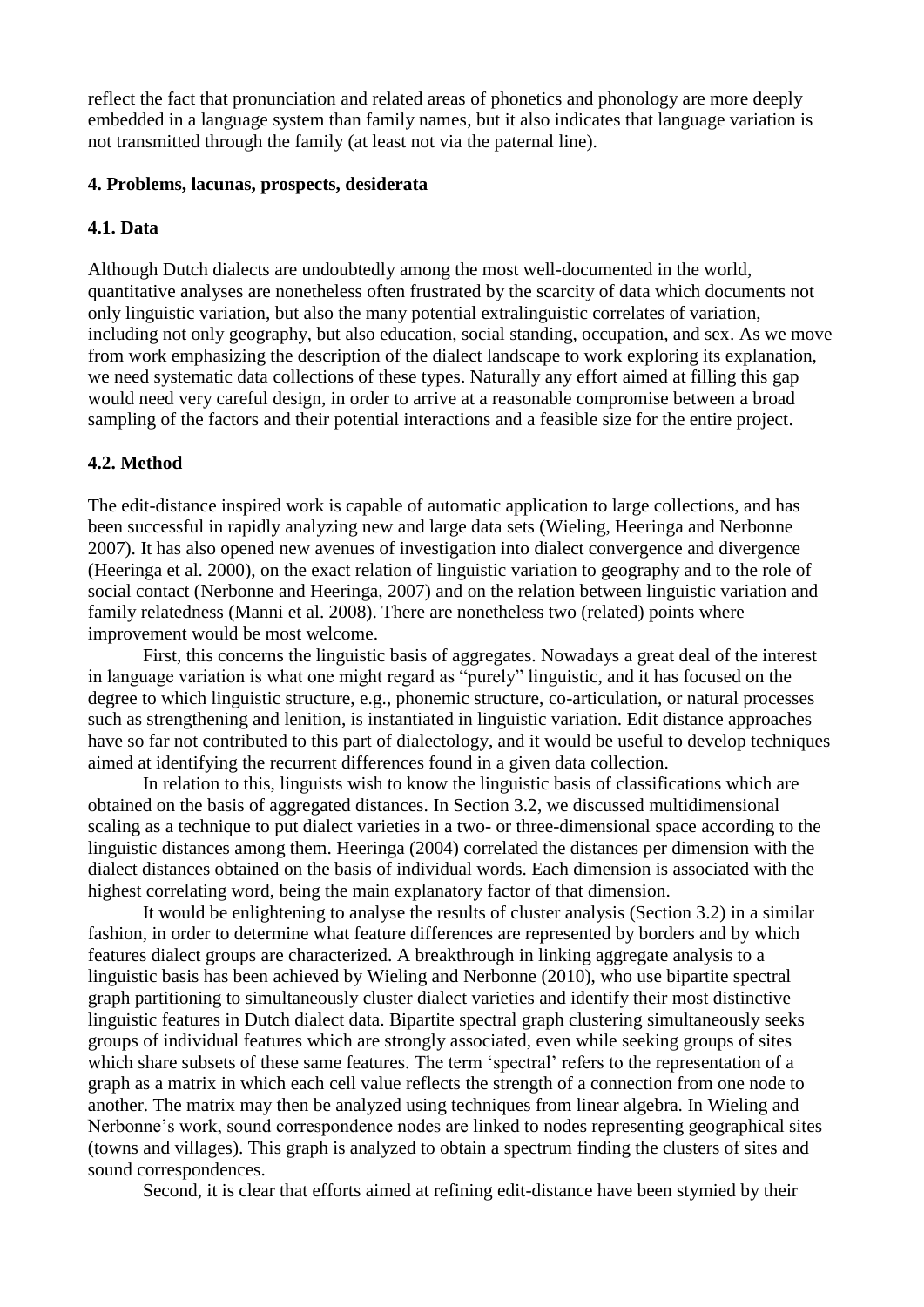validation methodology, which has been fixed on examining the degree to which aggregate measurements coincide with dialect speakers' judgments of how alien an entire speech pattern is (perceived to be). In retrospect perhaps it should not be surprising that comparisons at this aggregate level have been frustratingly inconclusive. Although promising new technical avenues are opening up as we compare alignment quality (Wieling, Prokic and Nerbonne 2009), we suspect that we should also turn to psycholinguistic (psychophonetic) techniques in an effort to validate the edit distance measurements more sensitively, i.e., at the level of individual words.



Figure 1. Visualization techniques in dialectometry. All of the maps show pronunciation distances measured with Levenshtein distance. In the map on the upper left (a), dark lines join sites that are linguistically similar. In the map on the upper right MDS coordinates in three dimensions are interpreted as red, green and blue intensities. The diamonds note dialect islands. The map on the lower left shows similarity to the standard language, and the map on the lower right shows relative convergence and divergence during the twentieth centrury. In the lower right corner of both Figures a and d a black vertical line is shown. Lines in the map longer than this line are not shown.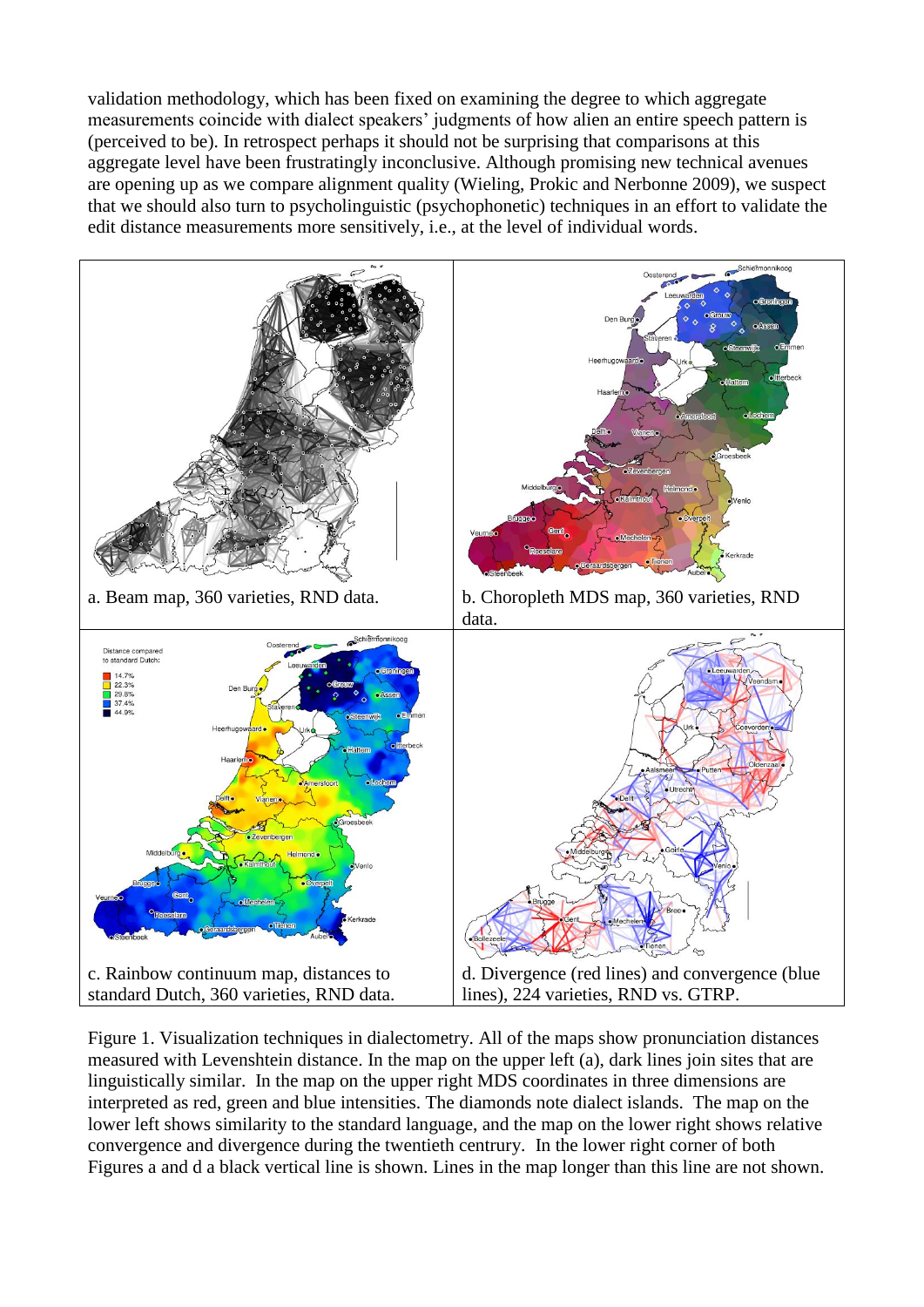## **5. Bibliography**

Auer, Peter and Frans Hinskens 1996 The convergence and divergence of dialects in Europe. New and not so new developments in an old area. In: U. Ammon, K. J. Mattheier and P. H. Nelde (eds.), *Sociolinguistica, International Yearbook of European Sociolinguistics*, volume 10*, Convergence and Divergence of Dialects in Europe*, 1—30. Tübingen: Max Niemeyer Verlag.

Barbiers, Sjef, Hans Bennis and Gunther De Vogelaer 2004 *Syntactic Atlas of the Dutch Dialects; Volume I.: Pronouns, Agreement and Dependencies*. Amsterdam: Amsterdam University Press.

Beijering, Karin, Charlotte Gooskens and Wilbert Heeringa 2008 Modelling intelligibility and perceived linguistic distances by means of the Levenshtein algorithm. In: M. van Koppen and B. Botma (eds.), *Linguistics in the Netherlands 2008*, 13—24. Amsterdam: John Benjamins Publishing Company.

Blancquaert, E. and W. Pée, red. 1925—1982 *Reeks Nederlands(ch)e dialectatlassen*. Antwerpen: De Sikkel.

Bolognesi, Roberto. and Wilbert Heeringa 2002 De invloed van dominante talen op het lexicon en de fonologie van Sardische dialecten. In: *Gramma/TTT: tijdschrift voor taalwetenschap*, 9(1): 45—84.

Chambers, J. K. and Trudgill, P. 1998 *Dialectology*. Cambridge: Cambridge University Press, 2nd edition.

De Schutter, Georges, Boudewijn van den Berg, Ton Goeman and Thera de Jong2005 *Morphological Atlas of Dutch Dialects; Volume I*. Amsterdam: Amsterdam University Press.

Embleton, S. 1993 Multidimensional scaling as a dialectometrical technique: outline of a research project. In: R. Köhler and B. Rieger (eds.) *Contributions to Quantitative Linguistics*, 267—276. Dordrecht: Kluwer.

Geeraerts, Dirk, Stefan Grondelaers and Dirk Speelman 1999 *Convergentie en divergentie in de Nederlandse woordenschat. Een onderzoek naar kleding- en voetbaltermen*. Amsterdam: Meertens Instituut.

Giesbers, Charlotte 2008 Dialecten op de grens van twee talen; een dialectologisch en sociolinguïstisch onderzoek in het Kleverlands dialectgebied. Ph.D. dissertation, Radboud University of Nijmegen.

Goebl, Hans 1982a *Dialektometrie; Prinzipien und Methoden des Einsatzes der numerischen Taxonomie im Bereich der Dialektgeographie*. (Philosophisch-Historische Klasse Denkschriften 157) Vienna: Verlag der Österreichischen Akademie der Wissenschaften. With assistance of W.-D. Rase and H. Pudlatz.

Goebl, Hans 1982b Ansätze zu einer computativen Dialektometrie. In: Werner Besch, Ulrich Knoop, Wolfgang Putschke en Herbert E. Wiegand (eds.) *Ein Handbuch zur deutschen und allgemeinen Dialektforschung*. Handbücher zur Sprach- und Kommunikationswissenschaft, Volume I, 778-792. Berlin and New York: de Gruyter Mouton.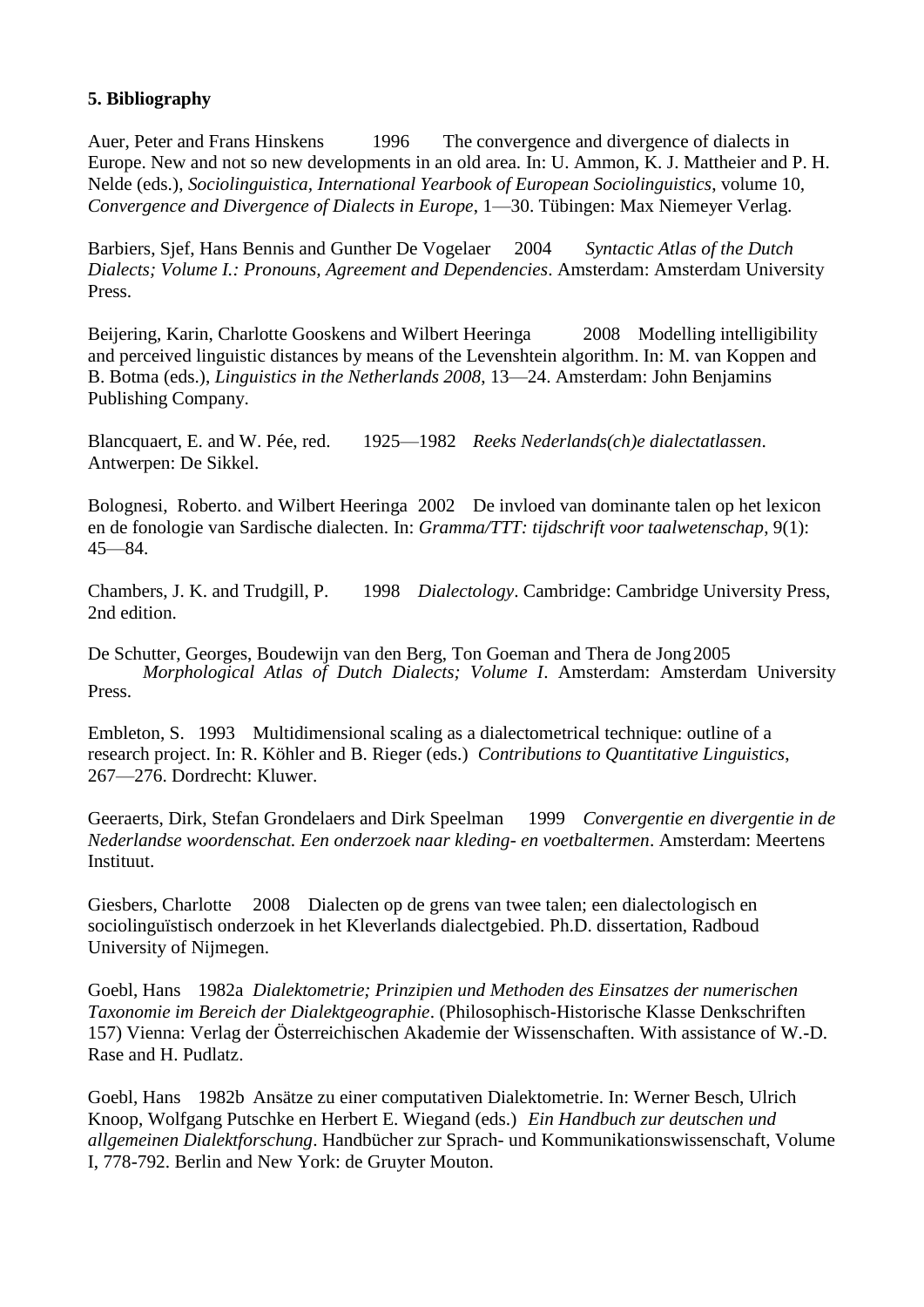Goebl, Hans 1983 "Stammbaum" und "Welle". Vergleichende Betrachtungen aus numerischtaxonomischer Sicht. In: *Zeitschrift für Sprachwissenschaft* 2, 3-44.

Goebl, Hans 1984 *Dialektometrische Studien. Anhand italoromanischer, rätoromanischer und galloromanischer Sprachmaterialien aus AIS und ALF*. (Beihefte zur Zeitschrift für romanische Philologie 191, 192, 193). Tübingen: Max Niemeyer Verlag. With assistance of S. Selberherr, W.- D. Rase and H. Pudlatz.

Goebl, Hans 1993 Probleme und Methoden der Dialektometrie: Geolinguistik in globaler Perspektive. In: Viereck, W. (ed.), *Proceedings of the International Congress of Dialectologists* 1: 37—81. Stuttgart: Franz Steiner Verlag.

Goebl, Hans 2005 La dialectométrie corrélative: un nouvel outil pour l'etude de l'aménagement dialectal de l'espace par l'homme. In: *Revue de linguistique Romane* 69: 321—367.

Goeman, Ton, Marc van Oostendorp, Pieter van Reenen, Oele Koornwinder, Boudewijn van den Berg and Anke van Reenen 2009 *Morphological Atlas of Dutch Dialects; Volume II.* Amsterdam: Amsterdam University Press.

Goossens, J. 1970 Niederländischen Mundarten - vom Deutschen aus gesehen. *Niederdeutsches Wort* 10, 61-80.

Goossens, J. 1977 *Inleiding tot de Nederlandse dialectologie*, Groningen: Wolters-Noordhoff.

Heeringa, Wilbert 2002 Over de indeling van de Nederlandse streektalen. Een nieuwe methode getoetst. In: *Driemaandelijkse bladen voor taal en volksleven in het oosten van Nederland*, 54(1— 4): 111—148.

Heeringa, Wilbert 2004 Measuring dialect pronunciation differences using Levenshtein distance. Ph.D. dissertation University of Groningen.

Heeringa, Wilbert and Angelika Braun 2003 The use of the Almeida-Braun system in the Measurement of Dutch dialect distances. In: *Computers and the Humanities* 37(3): 257—271.

Heeringa, Wilbert and Brian Joseph 2007 The relative divergence of Dutch dialect pronunciations from their common source: An exploratory study. In: John Nerbonne, T. Mark Ellison and Grzegorz Kondrak (eds.), *Computing and Historical Phonology, Proceedings of the Ninth Meeting of the ACL Special Interest Group in Computational Morphology and Phonology*, 31—39. Stroudsburg: Association for Computational Linguistics.

Heeringa, Wilbert., Peter Kleiweg, Charlotte Gooskens and John Nerbonne 2006 Evaluation of string distance algorithms for dialectology. In: J. Nerbonne and E. Hinrichs (eds.) *Linguistic Distances. Workshop at the Joint Conference of International Committee on Computational Linguistics and the Association for Computational Linguistics, Sydney* , 51—62. Stroudsburg: Association for Computational Linguistics.

Heeringa, Wilbert and John Nerbonne 2000 Change, convergence and divergence among Dutch and Frisian. In: P. Boersma, Ph. H. Breuker, L. G. Jansma, J. van der Vaart (eds.) *Philologia Frisica Anno 1999. Lêzingen fan it fyftjinde Frysk filologekongres*, 88—109. Ljouwert: Fryske Akademy.

Heeringa, Wilbert and John Nerbonne 2006 De analyse van taalvariatie in het Nederlandse dialectgebied: Methoden en resultaten op basis van lexicon en uitspraak. In: *Nederlandse Taalkunde*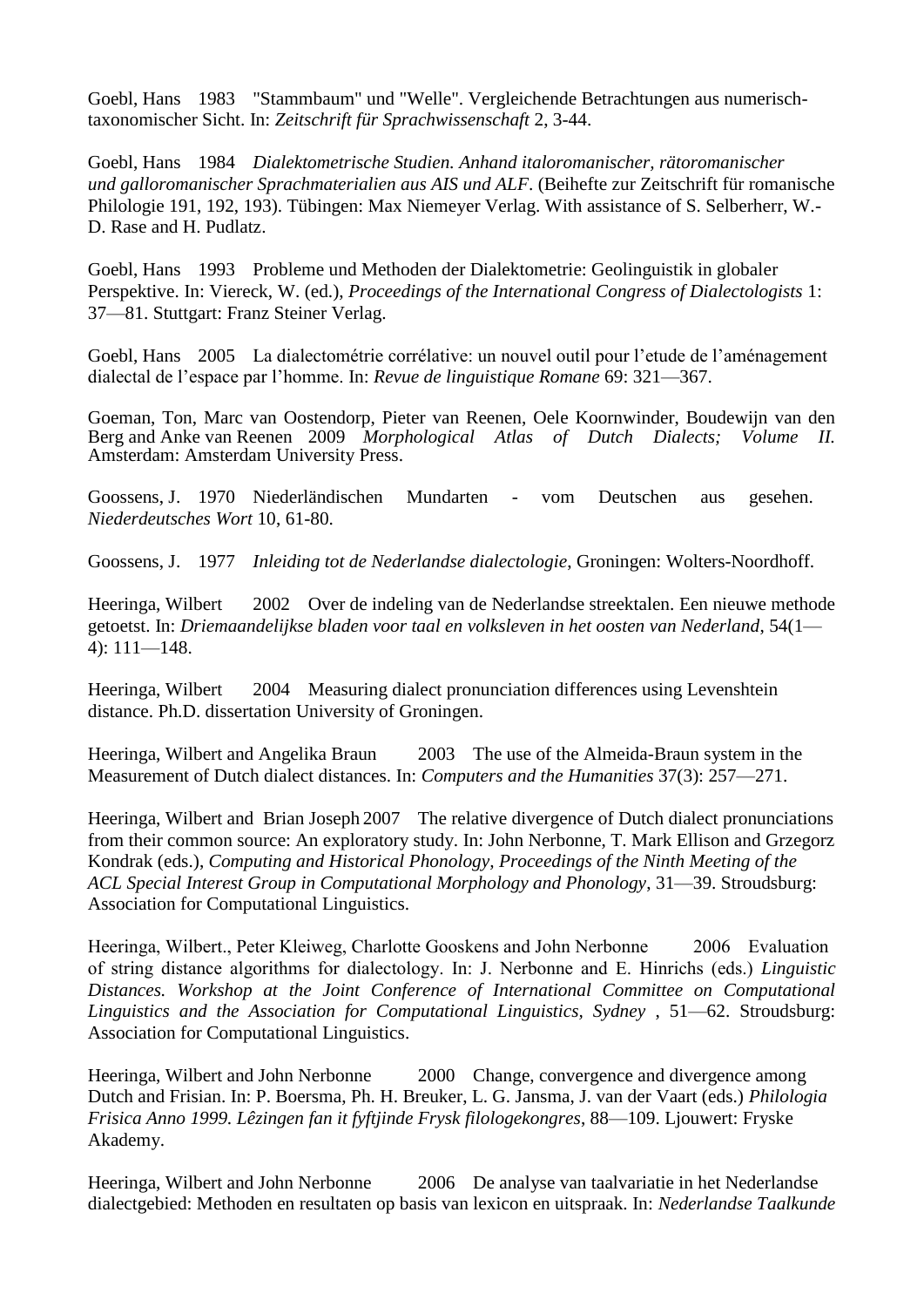11(3): 218—257.

Heeringa, Wilbert, John Nerbonne, René van Bezooijen and Marco Spruit 2007 Geografie en inwoneraantallen als verklarende factoren voor variatie in het Nederlandse dialectgebied. In: *Nederlandse taal- en letterkunde* 123(1): 70--82.

Heeringa, Wilbert, John Nerbonne, Hermann Niebaum, Rogier Nieuweboer and Peter Kleiweg 2000 Dutch-German contact in and around Bentheim. In: D. Gilbers, J. Nerbonne and J. Schaeken (eds.), *Languages in Contact. Studies in Slavic and General Linguistics* 28: 145—156. Amsterdam: Rodopi.

Heeringa, Wilbert, John Nerbonne and Petya Osenova 2010 Detecting contact effects in pronunciation. In: M. Norde, B. De Jonge and C. Hasselblatt (eds.), *Language Contact in Times of Globalization*. Amsterdam: Benjamins. Accepted to appear.

Heeringa, Wilbert and Febe de Wet 2008 The origin of the Afrikaans pronunciation: a comparison to west Germanic languages and Dutch dialects. In: *Proceedings of the 19th Annual Symposium of the Pattern Recognition Association of South Africa, 27—28 November 2008, Cape Town, South Africa*, 159—164.

Heeringa, Wilbert, Martijn Wieling, Boudewijn van den Berg and John Nerbonne 2009 A quantitative examination of variation in Dutch Low Saxon morphology. In: Alexandra N. Lenz, Charlotte Gooskens and Siemon Reker (eds*.), Low Saxon Dialects across Borders - Niedersächsiche Dialekte über Grenzen hinweg*, *ZDL-Beiheft* 138: 195—216. Stuttgart: Franz Steiner Verlag. Dedicated to Prof. Dr. Hermann Niebaum.

Hinskens, Frans 1997 De Nederlands-Duitse staatsgrens als belangrijkste toekomstige isoglossenbundel. In: W. de Geest (ed.), *Recente studies in contactlinguïstiek*, Plurilingua 17: 65— 79. Bonn: Dümmler.

Hinskens, Frans, Peter Auer and Paul Kerswill 2005 The study of dialect convergence and divergence: conceptual and methodological considerations. In: Peter Auer, Frans Hinskens and Paul Kerswill (eds.), *Dialect change. The convergence and divergence of dialects in contemporary societies*, 1—48. Cambridge: Cambridge University Press.

Hinskens, Frans 1993 Dialectnivellering en regiolectvorming. Bevindingen en beschouwingen. In: F. Hinskens, C. Hoppenbrouwers and J. Taeldeman (eds), *Dialectverlies en regiolectvorming*, Taal en tongval 46: 40—61.

Hinskens, Frans, Jeffrey L. Kallen and Johan Taeldeman 2000 Merging and drifting apart. Convergence and divergence of dialects across political borders. In: Jeffrey L. Kallan, Frans Hinskens and Johan Taeldeman, *Dialect Convergence and Divergence across European Borders, International Journal of the Sociology of Language* 145: 1—28. Berlin and New York: Mouton De Gruyter.

Hoppenbrouwers, Cor and Geer 1988 De feature frequentie methode en de classificatie van Nederlandse dialecten. In: *TABU, Bulletin voort taalwetenschap* 18: 51—92.

Hoppenbrouwers, Cor and Geer Hoppenbrouwers 2001 *De indeling van de Nederlands streektalen: dialecten van 156 steden en dorpen geklasseerd volgens de FFM*. Assen: Koninklijke Van Gorcum.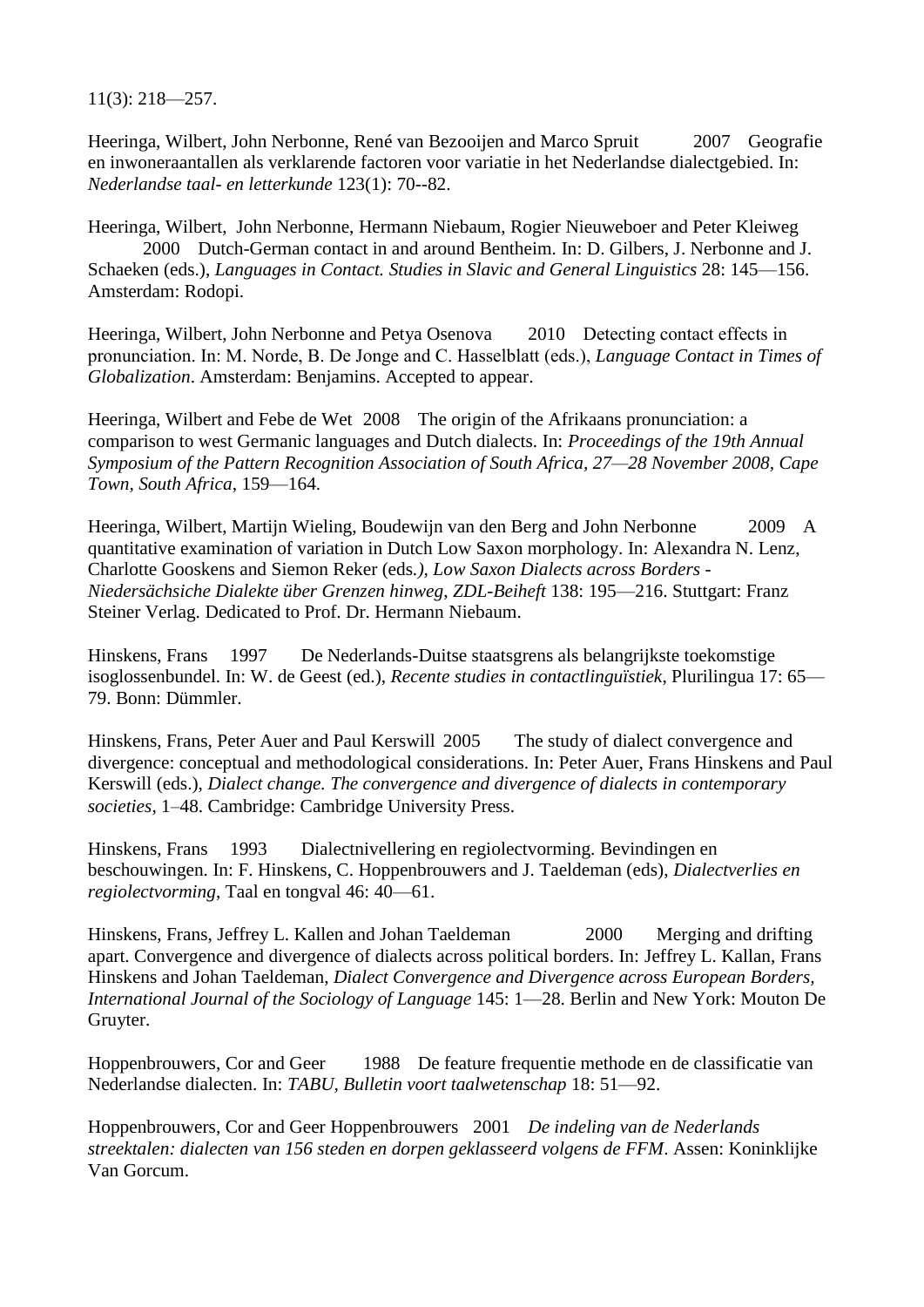Inoue, Fumio 1996 Computational dialectology (2). In: *Area and Culture Studies*, 53:1—20.

Jain, A. K. and Dubes, R. C. 1988 *Algorithms for Clustering Data*. Englewood Cliffs, New Yersey: Prentice Hall.

Kessler, Brett 1995 Computational dialectology in Irish Gaelic. In: *Proceedings of the European ACL*, 60—67. Dublin: Association for Computational Linguistics.

Kloeke, G.C. 1950 *Herkomst en groei van het Afrikaans*. Leiden: Universitaire Pers.

Köbler, Gerhard 2003 *Neuhochdeutsch-germanisches Wörterbuch*. Available at: http://www.koeblergerhard.de/germwbhinw.html.

Kruijsen, Joep 1990 Lommel en Limburg, een dialektometrische verkenning. In: *Mededelingen van de Limburgse Vereniging voor Dialect- en Naamkunde* 56.

Kruijsen, Joep 1991 Lommel en Limburg, een dialektometrische verkenning. In: *Te Lommele op die Campine*, 17, 38—60.

Kruskal, J. B. 1999 An overview of sequence comparison. In: Sankoff, D. and Kruskal, J. (eds.), *Time Warps, String edits, and Macromolecules. The Theory and Practice of Sequence Comparison*, 1—44. Stanford: Center for the Study of Language and Information.  $2<sup>nd</sup>$  edition. 1st edition appeared in 1983.

Kruskal, J. B. and Wish, M. 1978 *Multidimensional Scaling*. (Sage University Paper Series on Quantitative Applications in the Social Sciences 07–011) Newbury Park: Sage Publications.

Manni, F., W. Heeringa and J. Nerbonne (2006) To what extent are surnames words? Comparing geographic patterns of surnames and dialect variation in the Netherlands. *Literary and Linguistic Computing* 21(4), pp. 507—527.

Manni, Franz., Wilbert Heeringa, Bruno Toupance and John Nerbonne 2008 Do surname differences mirror dialect variation? In: *Human Biology* 80(1): 41—64.

Nerbonne, John, Rinke Colen, Charlotte Gooskens, Peter Kleiweg and Therese Leinonen 2011 Gabmap — [A Web Application for Dialectology.](http://urd.let.rug.nl/nerbonne/papers/Gabmap-long-2011.pdf) *Dialectologia*. Special Issue II, 2011: 65-89.

Nerbonne, John and Wilbert Heeringa 1998 Computationele vergelijking and classificatie van dialecten. In: *Taal en Tongval; Tijdschrift voor Dialectologie* 50(2): 164—193.

Nerbonne, John and Wilbert Heeringa 2007 Geographic distributions of linguistic variation reflect dynamics of differentiation. In: S. Featherston and W. Sternefeld (eds.), *Roots: Linguistics in Search of its Evidential Base*, 267—297. (Studies in generative grammar 96) Berlin/New York: Mouton De Gruyter.

Nerbonne, John., Wilbert Heeringa, Erik van den Hout, Peter van der Kooi, Simone Otten and Willem van de Vis 1996 Phonetic distance between Dutch dialects. In: G. Durieux, W. Daelemans and S. Gillis (eds.), *CLIN VI, Papers from the sixth CLIN meeting*, 185—202. Antwerp: University of Antwerp, center for Dutch language and speech.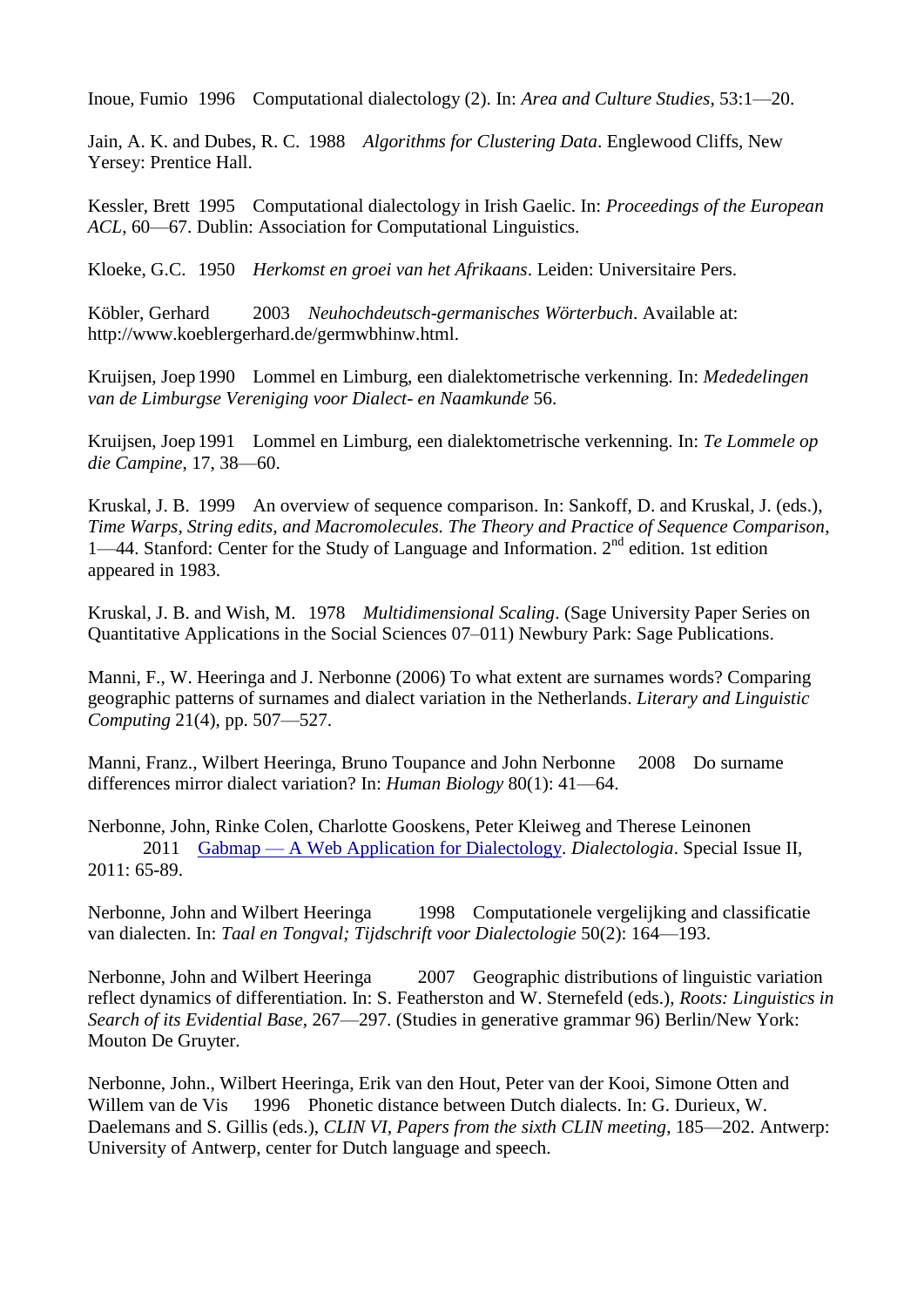Nerbonne, John and Peter Kleiweg 2007 Toward a dialectological yardstick. In: *Journal of Quantitative Linguistics* 14(2): 148—167. New York: Routledge.

Nerbonne, John, Peter Kleiweg, Wilbert Heeringa and Franz Manni 2008 Projecting dialect differences to geography: bootstrap clustering vs. noisy clustering. In: Ch. Preisach, L. Schmidt-Thieme, H. Burkhardt and R. Decker (eds.), *Data Analysis, Machine Learning, and Applications. Proc. of the 31st Annual Meeting of the German Classification Society* (*Studies in Classification, Data Analysis, and Knowledge Organization*), 647—654. Berlin: Springer.

Séguy, Jean 1973a *Atlas linguistique de la Gascogne ; volume VI*. Paris : Centre national de la recherche scientifique.

Séguy, Jean 1973b *Atlas linguistique de la Gascogne ; complément du volume VI*. Paris : Centre national de la recherche scientifique.

Séguy, Jean 1973c La dialectométrie dans l'Atlas linguistique de la Gascogne. In: *Revue de linguistique Romane* 37:1—24.

Speelman, Dirk, Stefan Grondelaers and Dirk Geeraerts 2003 Profile-based linguistic uniformity as a generic method for comparing language varieties. In: *Computers and the Humanities* 37: 317—337.

Spruit, Marco 2008 Quantitative perpectives on syntactic variation in Dutch dialects. Ph.D. dissertation. (LOT Dissertation Series 174). Utrecht: Netherlands Graduate School of Linguistiscs.

Spruit, Marco, Wilbert Heeringa and John Nerbonne 2009 Associations among linguistic levels. In: John Nerbonne and Franz Manni (eds.), *Lingua*, special issue *The Forests behind the Trees*. Forthcoming.

Togerson, W. S. 1952 Multidimensional scaling. Theory and method. In: *Psychometrika*  17:401—419.

Trudgill, Peter1974 Linguistic change and diffusion: Description and explanation in sociolinguistic dialect geography. In: *Language in Society* 2**:** 215—246.

Van der Veen, K. F. 1986 Yndieling en relative ôfstân fan Fryske plattelânsdialekten. In: *Philologia Frisica Anno 1984, Lêzingen en neipetearen fan it tsiende Frysk Filologekongres, oktober 1984*, 10—60. Ljouwert: Fryske Akademy.

Van der Veen, K. F. 1994 Yndielingkaarten fan Fryske plattelânsdialekten. In: *It Beaken, tydskrift fan de Fryske Akademy*, 56(1): 1—24.

De Vriend, Folkert, Jan Pieter Kunst, Louis ten Bosch, Charlotte Giesbers and Roeland van Hout 2008 Evaluating the relationship between linguistic and geographic distances using a 3D visualization. In: *Proceedings of The Sixth International Conference on Language Resources and Evaluation (LREC 2008)*. Marrakech, Morocco.

Weijnen, A. 1941 *De Nederlandse dialecten*. Groningen: Noordhoff.

Weijnen, A. 1958 *Nederlandse dialectkunde*. Assen: Van Gorcum & Comp. N.V. - G.A. Hak & Dr. J. Prakke.